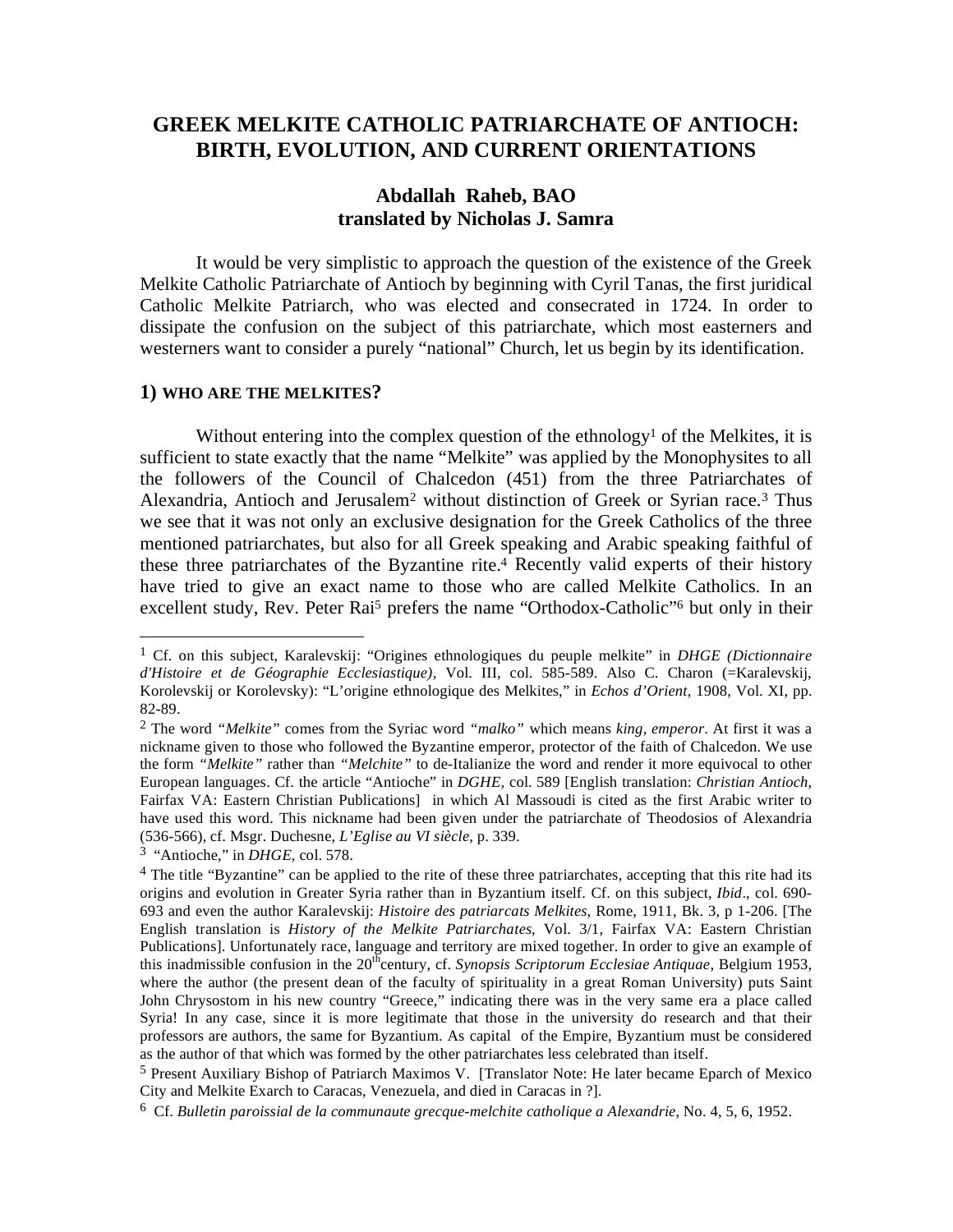three patriarchates. However, he discards it for three reasons: "its novelty, its tautology, and the scandal which it could provoke among the people." Thus, he is content with the name "Melkite" without any addition.

Archimandrite Elias Zoghby<sup>7</sup> also prefers the name "Orthodox-Catholic," at the same time pointing out the inconsistency of the three reasons put forth by Rev. Peter Rai; on the other hand, he prefers it because of its ecumenical advantages, particularly the psychological.8 In this article we temporarily prefer the name of Greek- Melkite Catholic which is already consecrated by official usage<sup>9</sup> and which eloquently recalls all the glorious or sorrowful changes of this patriarchate since the Greek speaking Ignatios, until the Arabic speaking Maximos V, since its orthodox fidelity to the Council of Chalcedon until its "catholicization" in modern times. All these reasons manifest the possibility of reconciling the terms which have been considered contradictory: "Greek" and "Catholic," "Greek" and "Melkite," "Melkite" and "Catholic."

#### **2) AFTER THE SEPARATION — ATTEMPT OF RECONCILIATION OR UNIATISM?**

 It would be a very long and detailed account to linger on the whole period from 1054 until the beginning of the  $17<sup>th</sup>$  century, when the attempt of reconciliation had failed. It failed in spite of the good will of Patriarch Peter III of Antioch (1052-1056) who wished to assume the role of arbitrator between Rome and Constantinople;<sup>10</sup> of Patriarch Theodosios IV Villehardouin (1275-1283/1284)11 who consented to the union proclaimed at the Council of Lyons  $(1274);^{12}$  of Patriarch Dorotheos I  $(1434-1451)$  who seemed to have been receptive to the decisions of Florence;<sup>13</sup> and of the resigned Patriarch, Michael Sabbagh (1577-1580, died 1592), who sent a profession of Catholic faith to Pope Sixtus V and the cardinal of Santa Severina (May 1586).14 In all of these attempts of the Greek

<sup>7</sup> Present Archbishop of Baalbek, Lebanon [Translator Note: Later retired and died in 2008]. We note that he had a courageous ecumenical attitude at Vatican Council II. Cf. his contribution in *Voix de l'Eglise en Orient,* Freiburg, 1962, and other earlier publications of the Greek-Melkite Catholic Patriarchate.

<sup>8</sup> Cf. critique of the article of P. Rai in *Bulletin paroissial*... *Op. Cit.*

<sup>9</sup> Cf. *Le Lien* (Beirut), which has this sub-title: "Bulletin du patriarcat Grec-Melkite Catholique."

<sup>10</sup> Cf. *DTC*, X, col. 1698 ff.; H. Musset: *Histoire du Christianisme specialement en Orient,* 1948, Bk. I, pp. 270 ff.

<sup>11</sup> According to Le Quien, *Oriens Christianus*, ed., 1958, Bk. II, p. 764, the Patriarch of Antioch was Theodosios V; compare with "Antioche" in *DHGE*, col. 699.

<sup>12</sup> *Ibid.*, col. 620-621.

<sup>13</sup> Cf. J. Nasrallah, *Chronologie des patriarcats melchites d' Antioche de 1250 a 1500,* Jerusalem 1968, pp. 28-31. The author affirms (p. 47): "It does not seem possible to doubt the 'Catholicism' of the Patriarchates of Antioch and Alexandria from  $13<sup>th</sup>$  to  $16<sup>th</sup>$  centuries since H. Zayat had published a series of texts originating from the Mamlouk chancellery." It concerns the book, *The Greek Melkites in Islam* (in Arabic), Bk. I, Harissa, 1953. It seems that this affirmation is exaggerated, without exactly determining the kind of professed catholicism. If it concerns the Orthodox-Catholicism of the second millennium, the Latin missionaries of the  $17<sup>th</sup>$  century tell us the resistance of the Greek Patriarchates to this kind of Catholicism.

<sup>14</sup> The original letters are preserved in the *Vat. Arab*. 48, 68v-69r (to pope) and 66v-67r (to cardinal). Cf. also *Oriente Cattolico*, Vatican, 1962, p. 251. For the role of Leonard Abel in this affair, cf. J. Nasrallah, *Chronologies des patriarcats Melkites d' Antioche de 1500 a 1634,* Paris, 1959, pp. 43-44. Cf. also *DHGE,* article "Abel," col. 70-71. We have not spoken of the mission of Moise Giblet because of the doubt around "Liber Rubeus" which is the only document that speaks about it and that does not seem to be authentic, Cf. J. Nasrallah, *Chronologie...Op. Cit*., pp. 34-35.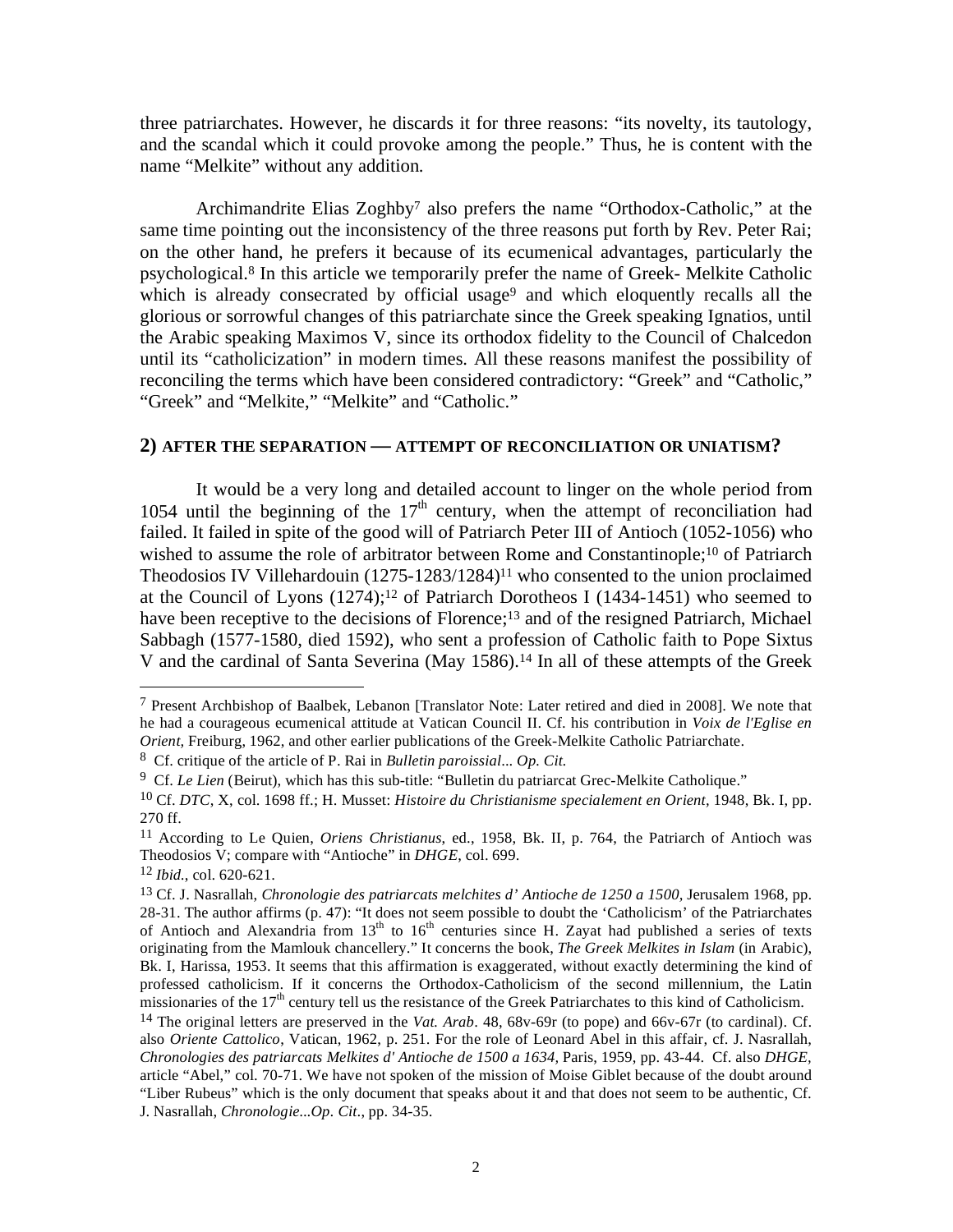Melkite Patriarchates of Antioch, the principal purpose was the reconciliation with the Church of Rome. But before long we witness the introduction of a "Catholicism" which was very rigid, mainly after the founding of the Roman Congregation for the Propagation of the Faith.15

 In fact, the Latin missionaries sent by this new congregation arrived in the Middle East without special preparation. It was important that the language of the country be spoken in order to totally win over the various separated communities to the union, either by "conversion" of the bishops and patriarchs or by individual conversions.16

 The Capuchins arrived in Aleppo, Syria in 162517 and established a monastery there.18 It was the Greek-Melkite Archdeacon Michael who taught the first Capuchins Arabic and Turkish.19 Before long, the Capuchins of the British province had residences in Saida (1625), Beirut, Tripoli (1634), Damascus (1637) and Abbay (1645).20

 The Jesuits also arrived in Aleppo in 1625.21 It was the Greek-Melkite Archbishop Meletios Karmeh who gave lodging to Father Jerome Queyrot in his own archiepiscopal residence where Queyrot opened a school for thirty-four Greek students.22 Before long the Jesuits had other residences in Damascus, Saida and Tripoli.23

1

<sup>&</sup>lt;sup>15</sup> The Roman Congregation was founded by Pope Gregory XV at the beginning of 1622. On January 14, 1622 the first meeting of the cardinals and prelates designated for this work took place. The principal reason for this Congregation was determined in the Encyclical of January 15, 1622 and the Constitution of June 22, 1622: "to preserve the Catholic faith of the faithful, to convert heretics, schismatics and infidels and finally, to prevent the progress of heretical preachers." Cf. *Collectanea S. Cong. De Prop. Fide*, Vol. 1 (1622-1866), pp. 1-2. In 1917 the Eastern part of this Congregation became a separate Congregation "for the Eastern Church" and presently "for the Eastern Churches."

<sup>16</sup> Cf. W. DeVries: *Rom und die patriarchate des Ostens*, Freiburg, 1963, p. 38 "Die Missionare kamen durchweg ohne jede spezielle Vorbereitung in den Nahen Osten. Sie erlernten zunachst mit vieler Muhe die notigen Sprachen und machten sich dann mit grossem Eifer und Optismus an die Arbeit. Ihr Zeil war es, moglichst bald zu kommen. Diese suchten sie anzubahnen einmal durch die Gewinnung von Bischofen und Patriarchen, dann aber auch durch moglichst Zahlreiche Einzelbekehrungen."

<sup>17</sup> *Op. Cit., Idem*, p 82. Note that this precious book of W. DeVries is one of the most objective and most scientific written by a Latin on the subject of the patriarchates of the east. Since this book remains inaccessible (because of its language) to many readers, we advise the reading of articles of this same author prepared in various languages and in many periodicals of Europe and America.

<sup>18</sup> Cf. G. Hering, *Oekumenisches Patriarchat und europaische Politik (1520-1683)*, Weisbaden, 1968, p. 153.

<sup>&</sup>lt;sup>19</sup> Cf. the letter of this archdeacon of Aleppo to Pope Urban VIII (April 1629) in Archives of the Congregation for the Propagation of the Faith (Rome), *SOCG (= Scritture Originali riferite nelle Congregazione Generali)*, Vol. 180, fol. 91r (in Arabic) and fol. 90r (Latin translation).

 $20$  Cf. "Brevis descriptio locorum Missionis Capucinorum provinciae Brittanicae in partibus Syriae et Palestinae," in Archives of the Congregation, *SOCG*, Vol. 197, fol. 55r -57r. Compare with another account in fol. 58r - 73v and 19 - 38r in the same volume.

<sup>&</sup>lt;sup>21</sup> W. DeVries affirms in *Op. Cit.*, p. 82 that the arrival of the Jesuits was in 1627. Our date is proven by the letter sent by Gaspar Maximillier and Jean Stella to the Congregation for the Propagation of the Faith, cf. *SOCG,* Vol. 386, fol. 240r. Cf. also the rich bibliography in *Op. Cit*. of G. Hering, p 153.

<sup>22</sup> Cf. the account given by Fr. Jerome Queyrot (2 December 1629) in Arch. Prop., *SOCG*, Vol. 195, fol. 159r - 167r.

<sup>&</sup>lt;sup>23</sup> Cf. Letter of Fr. Isaac d'Aultry to the Congregation for the Propagation of the Faith (16 Feb. 1652) in Arch. Prop., *SOCG*, Vol. 197, fol. 102r.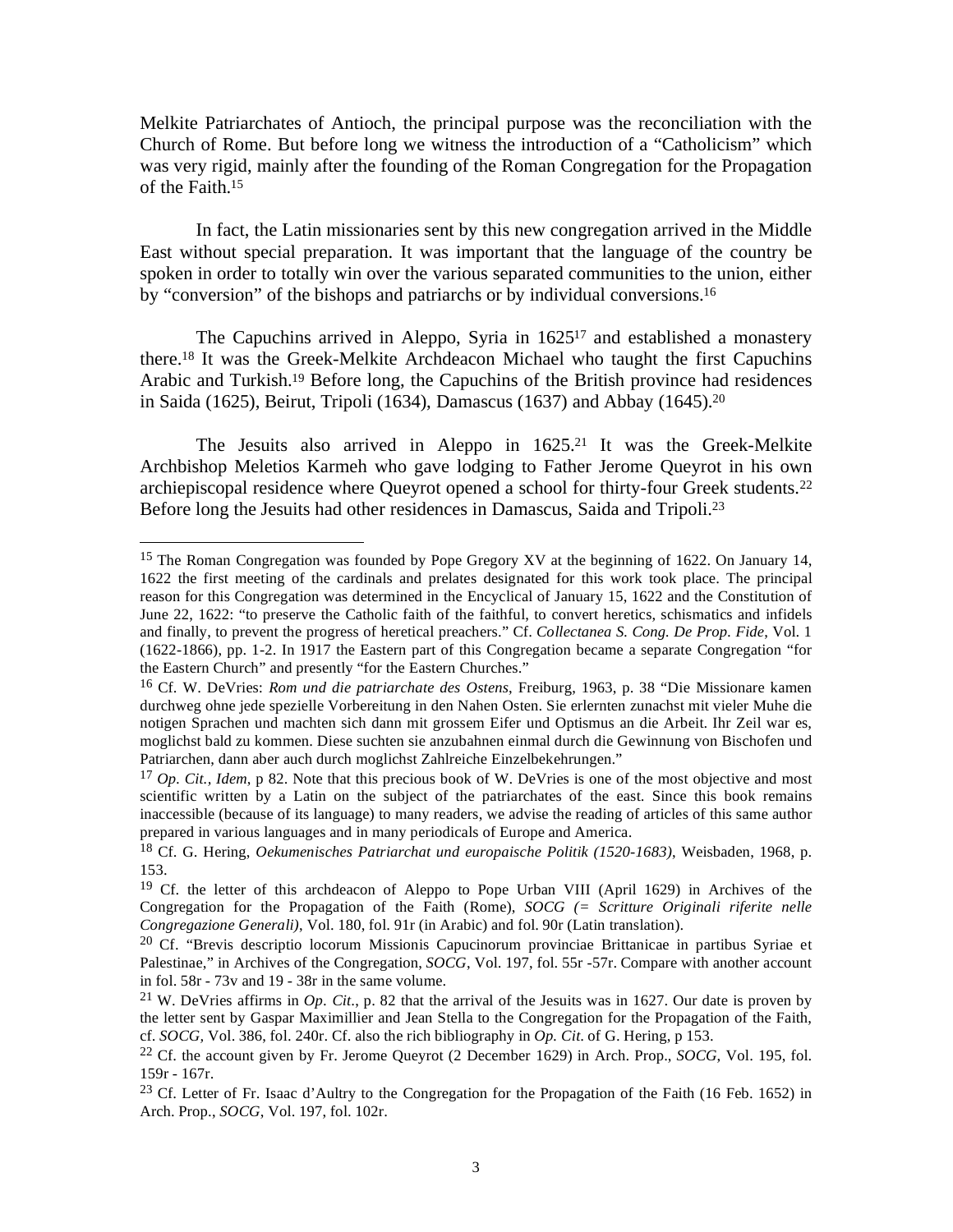The Carmelites were not long in establishing a house in Aleppo in 1627.<sup>24</sup> They also founded other houses in the same places as the Capuchins.25

 As all these missionaries "superimposed" themselves in the same cities of Syria in addition to the presence of the Franciscans Minor who had guarded the Holy Places for nearly three centuries, apostolic zeal became so ardent that rivalries and even quarrels were apparent.<sup>26</sup> The Congregation for the Propagation of the Faith had to intervene on several occasions and there was even some thought given to dividing the eastern communities among the different religious orders.27 In spite of all this, the missionaries were well respected by the Christians and their religious heads, particularly by the Greeks of Aleppo,28 and those of Saida and Damascus.29

 The result of this unfurling of missionaries in Syria was immediately felt. The Greek Archbishop of Aleppo, Meletios Karmeh, did not only have excellent relations with the Latin missionaries by encouraging them in all the domains of their apostolate even with his own people, but also had relations with Rome for the translation and printing of various liturgical books in Arabic.30 All that preceded pushed him, when he became patriarch, to the unconditional union with the Roman See and he sent his Protosyncellos Pakhomios who was given the patriarchal seal to subscribe to everything the pope said in addition to the decree of Florence.31 It is impossible to enumerate here the numerous evidences on behalf of all those who knew this holy pastor of the Greek Church.32 It is sufficient to cite the evidence of the first Secretary of the Roman

<sup>24</sup> Cf. W. DeVries, *Op. Cit*., p 82. Compare with "Antioche," *DHGE,* col. 641.

<sup>25</sup> Cf. Arch. Prop., Vol. 197, fol. 345r - 352r.

 $^{26}$  The enumeration of all the quarrels of the missionaries at this time is too long. Every detailed account of the mission fathers contains some incidents of this kind. The most vehement were between the Capuchins and Franciscans Minor. Cf. the résumé of these quarrels in *SOCG*, Vol. 197, fol. 50r - 51v.

<sup>27</sup> Cf. *SOCG*, Vol. 196, fol. 5v; Vol. 115, fol. 276r. Compare with Acta Congr. 119 of 1 Feb. 1630.

<sup>&</sup>lt;sup>28</sup> Cf. for this subject the various letters sent by Meletios Karmeh, Greek Archbishop of Aleppo (1612-1634) to the Congregation for the Propagation of the Faith in which he praises the zeal of the missionaries.

<sup>&</sup>lt;sup>29</sup> The witnesses are missing until the  $17<sup>th</sup>$  century, even on the part of high prelates of the Melkite Patriarchate.

 $30$  To this effect there is the abundant correspondence of Karmeh with the Congregation for the Propagation of the Faith which we will analyze later. As an example, we mention the letters of May 1629, December 1629, March 1631, October 1631 preserved in the Arch. Prop., *SOCG*, Vol. 180, fol. 208r, 95r, 35v, and 75r (all in Arabic).

<sup>31</sup> Cf. *SOCG,* Vol. 395, fol. 295r and 296v; Vol. 180, fol. 39r and 40r. The patriarch did not expressly sign the official act of union for fear of the Turks who would have considered this act as political allegiance with the Western enemy. However, Pachomios carried three letters of Karmeh addressed to the pope and to the Congregation for the Propagation of the Faith for the printing of Arabic books (Vol. 180, fol. 41r, 42r and 43r).

 $32$  The witnesses while he was living are also numerous than those after his death which took place on 1 January 1635. According to the letters preserved in the Arch. Prop., no Latin missionary lamented this holy bishop and later patriarch. On the other hand, he was always considered as a true Catholic by those who knew him.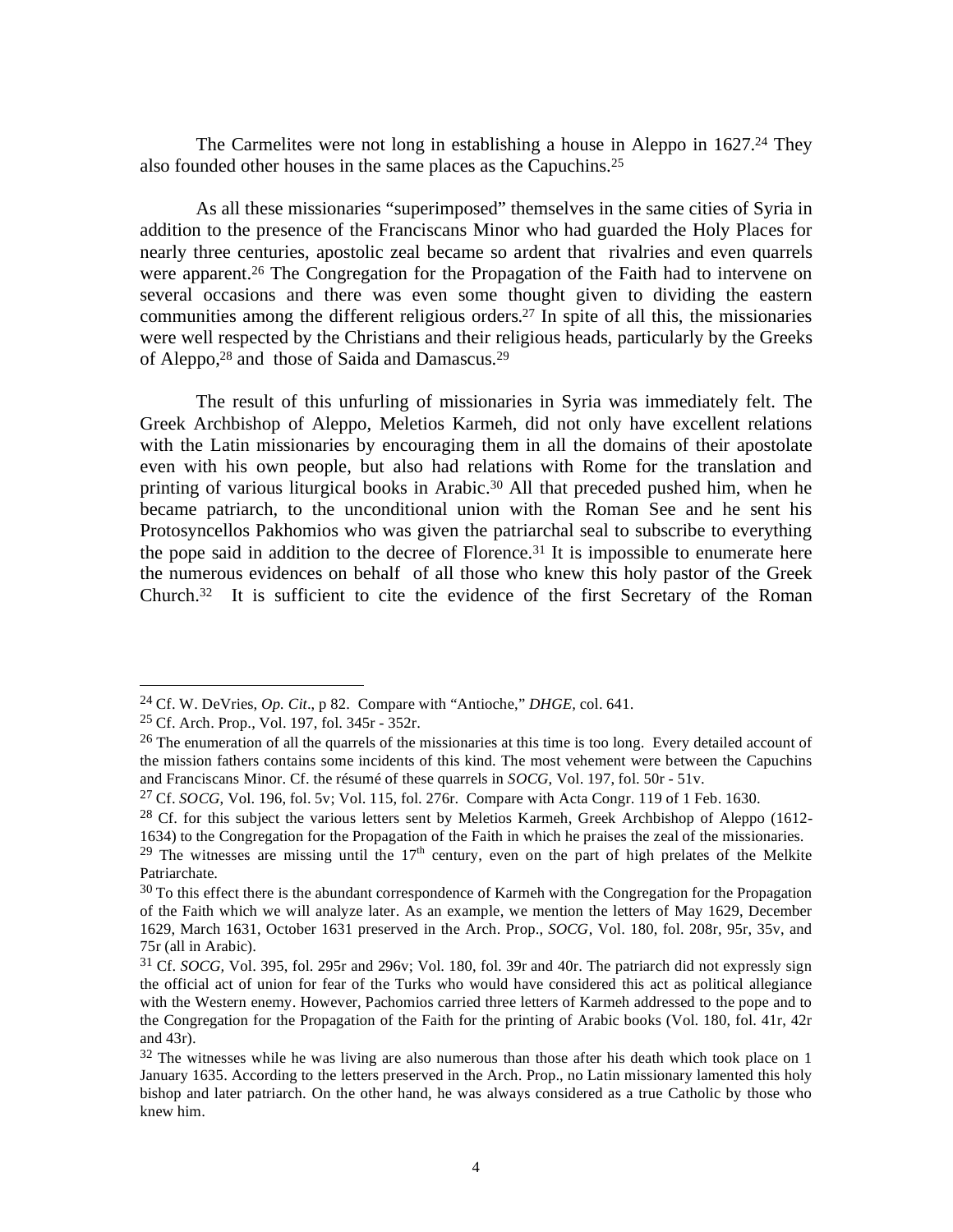Congregation for the Propagation of the Faith,<sup>33</sup> who had an incomparable knowledge of the Christian East with all its very complex problems:34

"Now once he was Patriarch of Antioch... Euthymios Karmeh took charge of printing the Euchologion and Horologion of the Greeks which he had translated into Arabic and corrected according to ancient manuscripts with great diligence and fatigue for fifteen years. He hoped, that by giving the printed copies to all his churches, he would let his archbishops, bishops, priests and people like the holy union. This negotiated affair is of great importance because this patriarch is the one who can truly be called Patriarch of Antioch because he succeeded those who intervened in the general councils instead of the Maronite, Jacobite and Nestorian patriarchs who were rather more national than general..."35

 A little later this same secretary wrote to exempt the Greeks of Antioch from reprisals launched against the Greeks of Jerusalem and Constantinople36 by the kings and princes of the west: "The Patriarch of Antioch (Euthymios Karmeh) had sent his acceptance of union to Rome; he always had good dispositions toward the Holy See (Rome) and encouraged our missionaries while he was Archbishop of Aleppo."37

 The price of the evangelical spirit which animated Karmeh for the good of the Christians in the east<sup>38</sup> was martyrdom; he became a real martyr for the cause of the union of the Patriarchate of Antioch with Rome.<sup>39</sup> However, at Rome a public act of union was requested of Patriarch Karmeh.40 Karmeh died before receiving his delegated protosyncellos, Pakhomios.<sup>41</sup> But the union, begun by Karmeh, did not die with him,<sup>42</sup> even if he did not have the time to subscribe to that which Rome asked for.<sup>43</sup>

1

<sup>33</sup> It concerns Msgr. Francesco Ingoli, secretary of this Congregation from 6 January 1622 until 24 April 1649. Cf. N. Kowalsky, *Collectio Urbaniana*, Series III, 4, Rome, 1962, pp. 1-39.

 $34$  We bear this judgment according to the remarks handwritten by Ingoli himself, which we have recounted in the course of the research and which shows a vast knowledge of the theological, juridical, political and religious problems of the churches of the east in his era.

<sup>35</sup> Arch. Prop., *SOCG*, Vol. 180, fol. 46v: *"...questo negotio importa grandemente, perche questo patriarcha e quello, che veramente si puo dire patriarcha d'Antiochia, perche succede a quelli che intervennero ne' generali Concilii essendo gl'altri de Maroniti, Giacobiti e Nestoriani piu tosto Nazionali, che generali."* 

<sup>36</sup> Because of the Holy Places, *Ibid.*, Vol. 195, fol. 38r-39r, 82r, 431v, 637r, 638v, etc.

<sup>37</sup>*Ibid*., Vol. 195, fol. 38v. This paragraph is titled *"parere de Segretario Ingoli del mondo che s'ha da tenere per odinare le represalie contro li greci Scismatici..."* 

<sup>&</sup>lt;sup>38</sup> Cf. The witness of his student, the future great patriarch, Macarios Zaim in "Life of Patriarch Euthymios" Karmeh..." [in Arabic] published by Leon Kilzi in *al-Maçarrat,* 1913, pp. 41-47; 81-89; 135-144.

 $39$  Although his brother, Thalge, and his student, Macarios Zaim, wanted to disguise this martyrdom to save face before other churches, the matter was very evident for the missionaries: Karmeh had died in a less normal fashion (perhaps poisoned). His Jesuit contemporary, Amieu, made this judgment: Karmeh died "in holy true Catholic faith." Cf. the excellent article of J. Nasrallah, "Euthyme Karme II" in *DHGE,* col. 53-57 with a rich bibliography.

<sup>40</sup> Arch. Prop. *SOCG*, Vol. 180, fol. 39r; Vol. 395, fol. 295r and 296v.

<sup>&</sup>lt;sup>41</sup> Karmeh became patriarch on 1 May 1634. Eight months later (1 January 1635) he died. Pachomios left for Rome when Karmeh was just elected patriarch (according to the letters he carried). We know that his trip lasted only six and one half months (cf. *SOCG,* Vol. 180, fol. 101r), and he remained in Rome certainly until the general congregation of 26 July 1635 when the text was given to him to sign. Moreover, Ingoli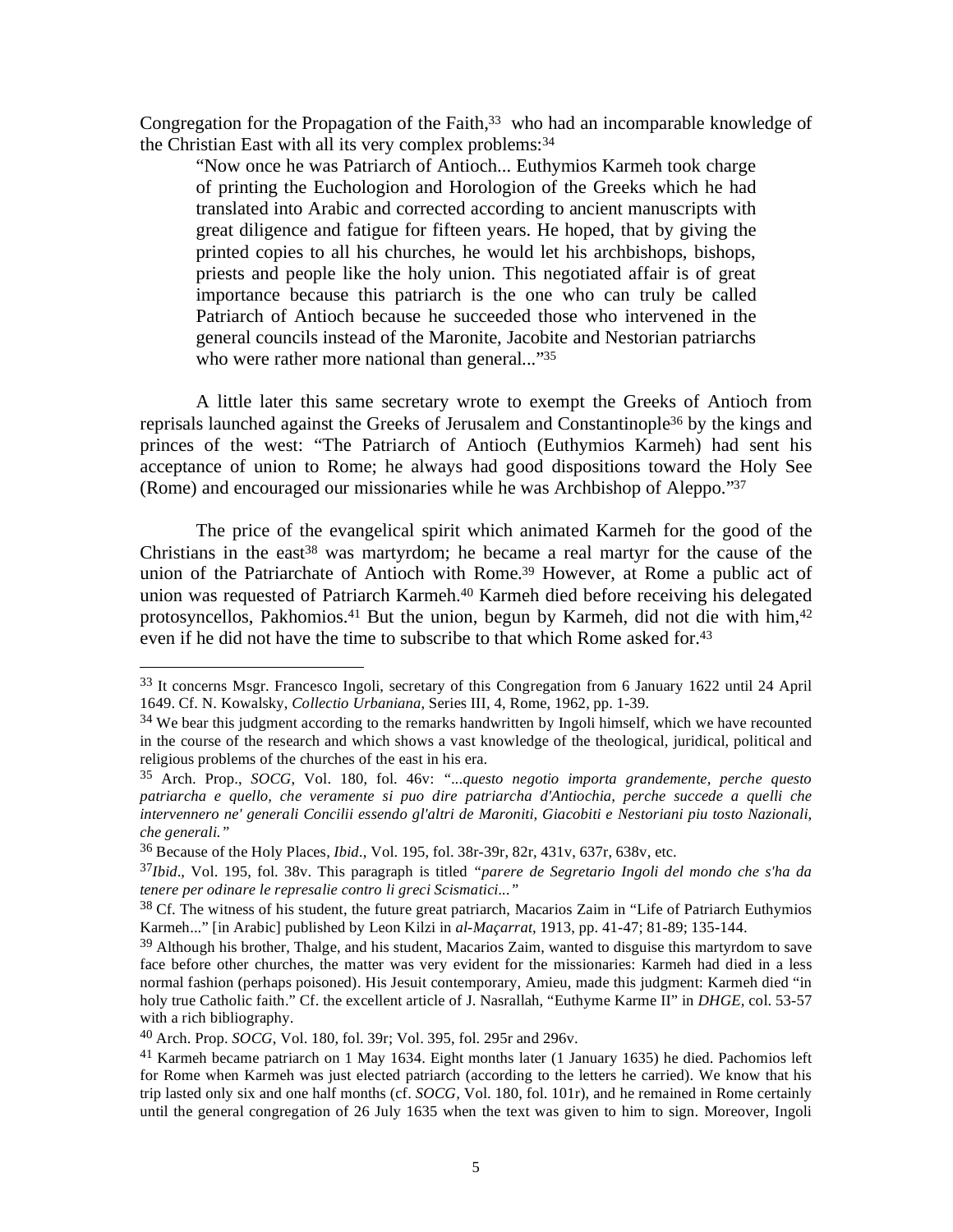The Jesuit Father Amieu says that the successor of Karmeh, Euthymios III of Chios "recognized the pope and gave him obedience; but he was not expedient to declare it, knowing what had happened to his predecessor."44 It was this patriarch who brought Fr. Queyrot to Damascus and gave him a room in his patriarchal house in order to allow him to instruct the young Greeks, his own nephew being one of them.<sup>45</sup> After a memorable discussion with the Capuchin Father Michael of Rennes on the role of the pope in the Church, Euthymios III seemed to have affirmed: "I confess the Roman pontiff and I recognize him as head of the Catholic Church and I hold as true all his belief, but I fear the other Greeks..." 46 He even promised to write to the pope as his predecessor Euthymios II Karmeh had done.47

 The Patriarch of Antioch, Macarios III Zaim (1647-1672), who succeeded Euthymios III of Chios, also had very good relations with Rome since he is called cryptocatholic,48 but he hesitated to declare himself. It is certain that in 1633 this patriarch sent a letter to the Roman Congregation for the Propagation of the Faith in which he affirmed "his irrevocable intention to work for the union of the Eastern Church until the last breath of his life... and to undermine the wall of enmity posed by the enemy of all good (the devil),"49 entirely professing that it is "Christ who is the head of the holy Church."50 The

himself notes in fol. 108v: "...mentre era (Pakhome) in viaggio mori questo patriarcha (Euthyme d' Antioche)." Compare with article of J. Nasrallah, *Op. Cit*., col. 56 and his book , *Notes et documents...,*  1965, p 131.

 $42$  It is interesting to see how Karmeh understood union. The letters we examined in our research never arrived to the content of the Roman primacy of Vatican I. Karmeh came to affirm that the pope of Rome is the "steward (wakile) of Christ," cf. *SOCG,* Vol. 180, fol. 43v.

<sup>43</sup> Cf. J. Nasrallah, *article cit*. on this patriarch in *DHGE*, col. 56.

<sup>44</sup> A. Rabbath, *Documents inedits pour servir a l' histoire du christianism en Orient*, Bk. I, Paris, p. 402. The text is also mentioned by Zayat, *The Melkite Greeks in Islam* (in Arabic), I, 1953, p. 80. This again proves what we suggested in footnote 39.

<sup>&</sup>lt;sup>45</sup> Cf. "Relatione delle missione d' Aleppo, e di Damasco," from the Dominican provincial, Fr. Thomas Vitale in *SOCG,* Vol. 196, fol. 43r-46v. This account has been examined in congregation 296 of the Congregation for the Propagation of the Faith, 3 March 1643. The fact is recounted also by J. Besson in his book of 1660, *La Syrie et la terre sainte au XVII s.,*" Paris, 1862, p. 68. Cf. text in the article "Euthyme III," *DHGE*, col. 57, cf. *Ibid*., another affirmation by P. Nacchi.

<sup>46</sup> *SOCG*, Vol. 196, fol. 205r-215r. Account of 3 July 1641. In fol. 212v, we read: "esso (Euthyme III) mi disse davanti tutti io confesso il Pontefice Romano et lo conosco capo della Chiesa Cattolica et tengo vera tutta sua credenza et se son avessi paura d' altri greci io mi glorificarei..."

<sup>47</sup> *Ibid*., fol. 212v. Compare with article cited: "Euthyme III," col. 58.

<sup>48</sup> Cf. Karalevskij, article "Antioche" in *DHGE*, col. 643 and Grumel, *Echos d' Orient*, 1928, p. 73. Rev. C. Bacha affirms the Catholicism of this patriarch very simply in "Extract from the Voyage of Patriarch Macarios the Aleppian, (in Arabic)," pp. 119-135, while Zayat rejects it in *al-Machreq,* 1932, pp. 881-892: "Le patriarche Macaire etait-il catholique?" J. Nasrallah in *Notes et documents... Op. Cit*., p. 138 follows the opinion of Grumel and Karalevskij. The diversity of these judgments appear to come from the conception of union and catholicism which some contemplate with eyes of the first millennium and others with those of second millennium. An historical dogmatic study must dissipate the ambiguities in this matter.

<sup>49</sup> Cf. *SOCG,* fol. 240, fol. 45v-45r. The letter is written in Arabic and bears the official signature of the Patriarch of Antioch. It is dated 14 December 1663. An Italian translation of this letter is found in the same volume, fol. 43rv. The Capuchins and Carmelites are praised in this letter.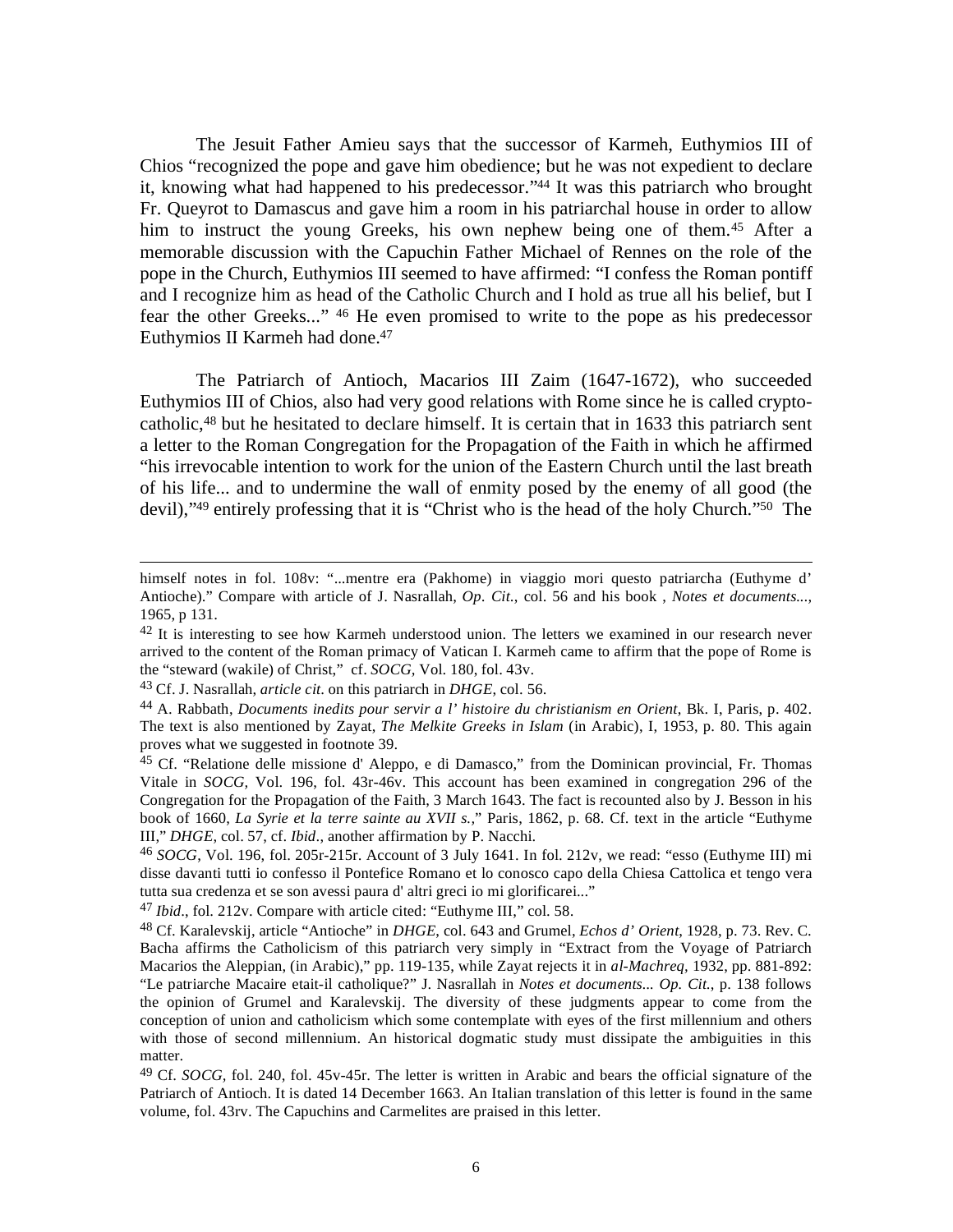Congregation sent him a chalice<sup>51</sup> and the patriarch thanked them in the letter cited above. The journey of this patriarch to Russia<sup>52</sup> was considered by the missionaries at that time as the voyage of an apostle who "with prudence and catholic zeal goes to confirm the good begun by the Latin missionaries."53

 Must we mention here the professions of faith which were sent to Rome to gain the support of the Greek philo-missionaries against the competitors of the very see of Antioch?54 After the death of Macarios III Zaim, the sympathy which the missionaries had the power to produce toward the Church of Rome became important for union.<sup>55</sup> The Greek people and their bishops always gave credence to the missionaries.

 The candidates to the see of Antioch had to consider this stated fact because they were helped morally and particularly economically. They took this help to please the Ottomans who were always money-hungry. Money played a great role in obtaining the "firman" of Constantinople which put the candidate in possession of the patriarchate.56

 The well known union of 1724 involved the Bishop of Saida, uncle of the first patriarch who was fully united to Rome. This bishop, Euthymios Saifi (1682-1723),

 <sup>50</sup> *Ibid.*, we remark that this patriarch did not make a "properly said" profession of faith in this letter. For him union would be to make the wall which separates the two Churches — eastern and western disappear. Compare with article "Antioche" in *DHGE,* col. 643 in which Karalevskij affirms that in 1664 Macarios sent two bishops to Rome to give a profession of faith to the Holy Office. The letter which we cited above and which is dated 14 December 1663 says nothing about this profession of faith which had to be written around the same date in order to have arrived in Rome in 1664.

<sup>51</sup> Compare to the chalice offered by Pope Paul VI to Patriarch Athenagoras I. It would be interesting to examine the profound significance of this gesture.

<sup>52</sup> Cf. Paul of Aleppo (son of Patriarch Macarios III), *Voyage du Patriarch Macarie d' Antioche,* ed. B. Radu, in *Patrologia Orientalis, XXII*. Cf. also the manuscript in Arabic 70 of the archive of the ministry of foreign affairs to Moscow (copied in 1700). An abridged translation has been published by F.C. Belfour, *The Travels of Macarios, Patriarch of Antioch*, 2 vols., London, 1829-1836 according to another manuscript of the British museum. Cf. article "Antioche" in *DHGE*, col. 642-643.

<sup>&</sup>lt;sup>53</sup> Letter of Fra Sylvester to prefect of the Congregation for the Propagation of the Faith, 10 April 1665, in *SOCG,* Vol. 240, fol. 59r.

<sup>54</sup> In 1687, Athanasios III Dabbas, competitor of Cyril V Zaim, sent his profession of faith to Rome (cf. very significant letter of Cardinal Cybo to Patriarch Athanasios III on 23 August 1687 in Arch. Prop. *Scritture riferite nei congressi, Greci*, Vol. I, fol. 365r) but when he became the only patriarch without a competitor in 1720, his attitude completely changed (cf. Bacha, *L' histoire de l'Eglise Grecque-Melkite*, I, 1938, pp. 126-129, in which he cites the witness of the Maronite Bishop, G. Farhat, contemporary of the patriarch in question). Moreover, Cyril V Zaim sent his profession of faith to Rome in 1716 but it is known that he also excommunicated the "latinizing Bishop of Saida" (cf. *Mansi,* Vol. 46, 132). A sober and astute analysis of these two professions of faith are found in W. DeVries, *Op. Cit*., pp. 312-314; cf. also pp. 88- 90.

<sup>55</sup> Many bishops and faithful sent the profession of faith prescribed by Rome to pass to Catholicism through the intermediary of the missionaries. Bishops Gregory of Aleppo and Macarios of Tripoli sent it to Rome in 1698 (cf. J. Nasrallah, *Notes et documents...,* p. 143). Sylvester of Beirut and Parthenos of Baalbek sent it in 1701 (cf. *Oriente Cattolico*, Vatican, 1962, p. 252), Bishop Gerasimos of Saidnaya sent it in 1716 (cf. C. Bacha, *Voyage of Patriarch Macarios the Aleppian*, (in Arabic) Harissa, 1912, p. 48). For the Roman tendencies of the Greek people of Antioch, cf. H. Zayat, *Greek Catholics in Islam*, I (in Arabic), pp. 75-76.

<sup>56</sup> As an example, the concurrence between Cyril V Zaim and Athanasios III Dabbas before their pact in 1694 which in turn obtained the "firman" of Constantinople (cf. Bacha, *Historie..*.pp. 126-129).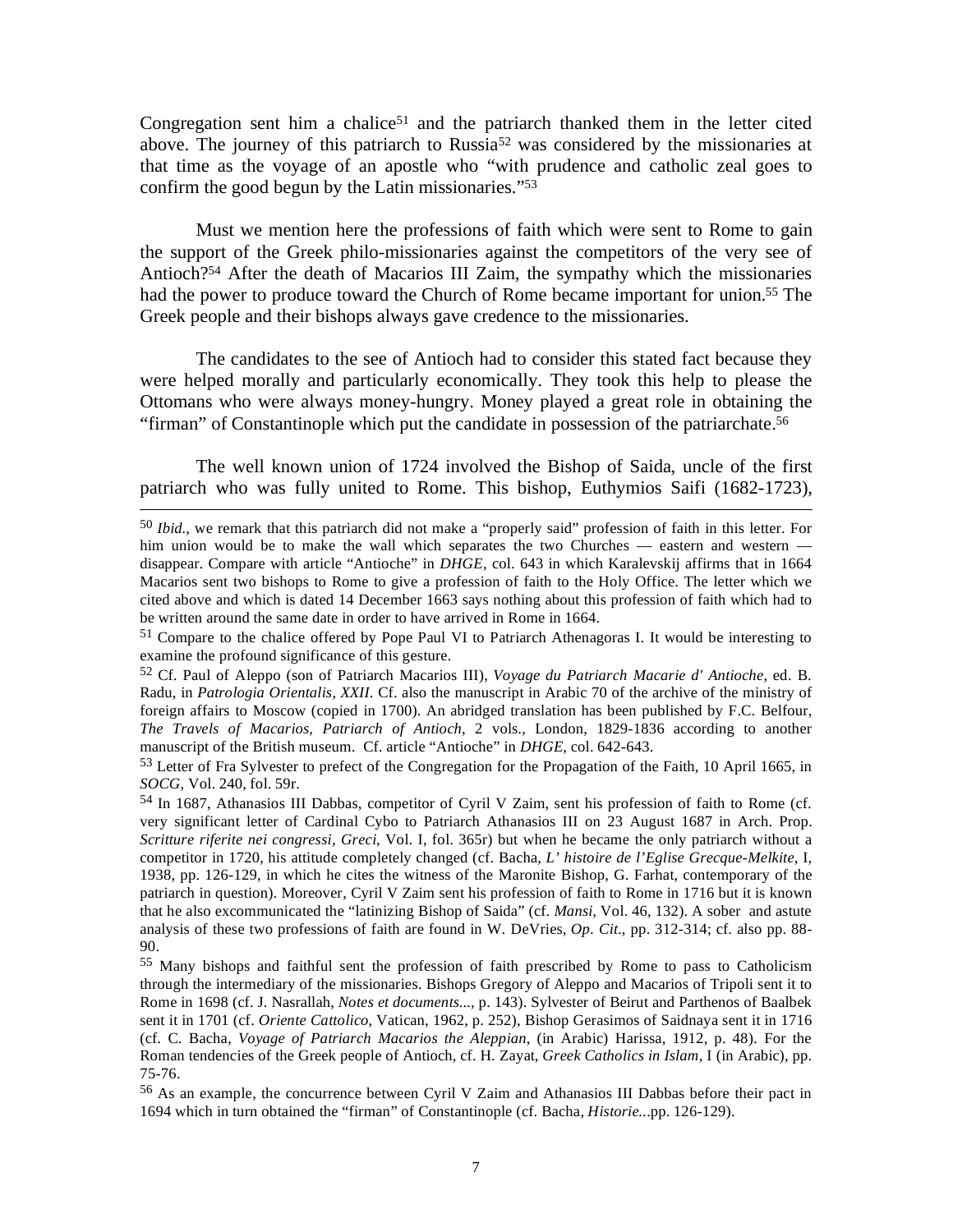openly declared himself Catholic in December 1683. Through mediation of the Jesuit missionaries who had instructed him in Damascus, and his missionaries of the Holy Savior whom he had instituted near Saida in example of the Jesuits, he involved the Patriarchate of Antioch in the passage which history recorded beginning in 1724. This date marks the election of his nephew, Cyril Tanas, as Patriarch of Antioch.<sup>57</sup>

 Before discussing the election of Tanas, let us note that nearly all the Greek prelates who had good relations with the missionaries and with Rome, or who had made the profession of faith prescribed by Rome since Euthymios II Karmeh until Athanasios III Dabbas, did not find their ecclesiastical communion with the other Greek patriarchs and even with the Patriarch of Moscow incoherent.58

# **3) ELECTION OF A "FULLY" CATHOLIC PATRIARCH**

 From 1701, Euthymios Saifi was administrator of all Greek Catholics dispersed throughout the Patriarchate of Antioch.59 He solicited from Rome an authorization, according to which he could ordain bishops without being compelled to the law of having three bishops perform the ordination.<sup>60</sup> This preoccupation of Saifi was to assure fully Catholic bishops before his death.<sup>61</sup> He wished to consecrate his nephew as successor to the see of Saida. But no Greek Bishop responded to his desire.<sup>62</sup> He even considered the association of a Maronite bishop for the consecration of fully Catholic Greek bishops but was frightened by Patriarch Athanasios III.<sup>63</sup>

 The death of Athanasios III (15 August 1724) loosened the premeditated plan. The time seemed favorable in catholicizing part of Damascus "to hastily choose a really

<sup>57</sup> On the subject of this bishop, Euthymios, cf. Bacha, *Op. Cit*., who meticulously traces the life of this bishop and shows the role of the Salvatorian missionaries in the union with Rome. The article of J. Nasrallah, "Euthyme Saifi" in *DHGE,* col. 64-67, is very scientific and very objective. An excellent synthesis is found in this article on true catholicism which animated many Greek prelates of Antioch a century before Saifi. The author thinks (col. 66): "it is exaggeration to make Euthymios Saifi the first Catholic hierarch of Antioch and the only artisan of the union with Rome." But was he not the only artisan in the manner in which the union was made? Moreover, as Nasrallah rectifies it (col. 64), Saifi is not the nephew of Euthymios; Karmeh conceived another form of union. Compare with the article of Karalevskij "Antioche" in *DHGE,* col. 645, which has been followed by many others without control. We refer the readers to Nasrallah's article.

<sup>&</sup>lt;sup>58</sup> A part of my doctoral thesis in preparation will be consecrated to this very important point which represents today one of the most difficult ecumenical problems. Can one be in communion with Rome without being cut off from his Orthodox confreres? [Translator note: The historical part of this thesis was published in Beirut in 1981. Bishop Nicholas Samra has an unpublished English translation of it].

<sup>&</sup>lt;sup>59</sup> It is evident that the legitimacy (according to Rome) of Patriarch Athanasios III Dabbas, who had sent his profession of Catholic faith in 1687, was not certain. Cf. footnote 54. Cf. Rescript of the Propaganda of 6 December 1701.

<sup>60</sup> Cf. His letter to the Congregation for the Propagation of the Faith of 23 January 1723 in C. Bacha, *Op. Cit*., p. 467.

<sup>61</sup> Cf. Letters published by Bacha, *Op. Cit.*, 466 ff.

<sup>62</sup> *Ibid*., pp. 483-484.

<sup>&</sup>lt;sup>63</sup> Cf. Letter cited above, footnote 60.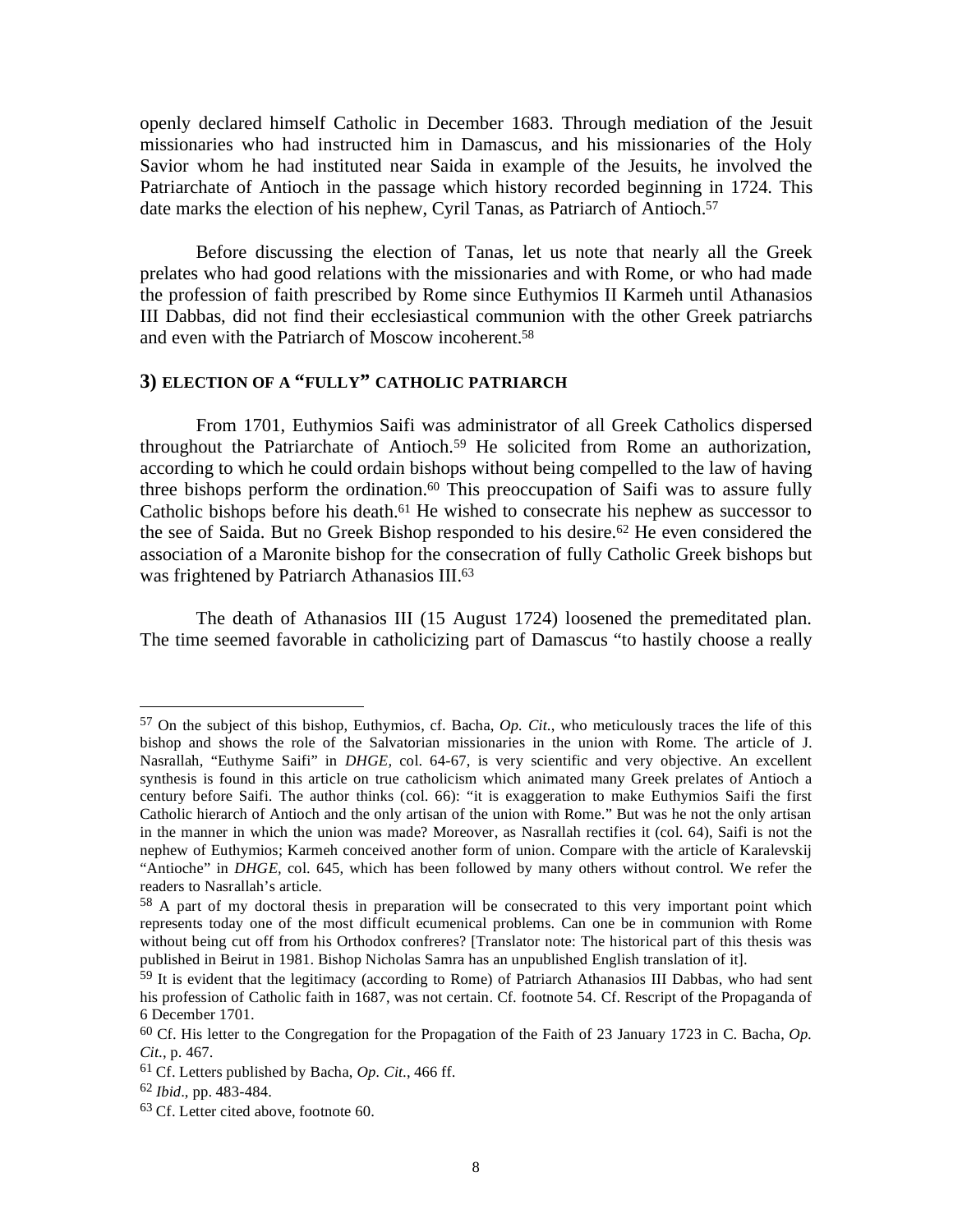Roman candidate."64 But it was necessary to find the ordaining bishops! For sure there was the Bishop of Saidnaya, Neophytos Nasri whom Euthymios Saifi had designated in opposition to a really Orthodox candidate.65 In his diocese he had Salvatorian zealots, especially the active vicar, Gabriel Finan,<sup>66</sup> who, in February 1724 became the ordaining prelate of the monastery founded by Saifi; he was known as Basil of Paneas.<sup>67</sup> Nasri and Finan consecrated a third colleague for the occasion, the Salvatorian missionary, Euthymios Fadl.68 Thus there were the three required ordaining bishops who consecrated Seraphim Tanas, nephew of Saifi, as Greek Patriarch of Antioch; he took the name of Cyril VI.69 The "consent" of the sultan had to be assured by the Pasha of Damascus, Othman Taouk, friend of Saifi.70 But this pasha was soon removed and Cyril VI remained without political support.<sup>71</sup>

 What was the reaction of the Greek Bishops of Antioch at that time? Not one of these bishops wished to come to consecrate Tanas. However, several had already made a profession of Catholic faith! It seems that these bishops did not agree with the innovative

1

<sup>64</sup> Cf. J. Hajjar, *Nouvelle Histoire de l' Eglise*, Paris, 1966, p 247. It appears that there had been a good number of Saifi's relatives on his side. C. Bacha enumerates them in *Op. Cit*., pp. 6-7. Much has been written about this hasty election to show its validity or invalidity. Paul Bacel has considered it as "anticanonical" (cf. *Echos d' Orient,* 1906, p. 283). On the other hand, C. Bacha affirms that "Cyril VI Tanas had been elected regularly and canonically to the Patriarchal See of Antioch." (cf. *Echos d' Orient*, 1907, p. 206). Since then the argument of the right of the Damascenes to elect their bishop and consequently the Patriarch of Antioch, had been prevalent (cf. particularly the booklet of Nasrallah, *S. B. Maximos IV et la succession apostolique du siege d' Antioche*, Paris, 1963, p. 57 ff). We must remark that the question was not only a question of election, for the ratification of the other bishops of the same patriarchate was required, but also for the act of consecration in which three bishops were necessary.

<sup>65</sup> Cf. Nasrallah, *art. cit*., "Euthyme Saifi" in *DHGE*, col. 67. On the controversial identity of Neophytos Nasri, cf. the successive articles in *Echos d' Orient*: 1901-1902, p. 83 (by C. Charon); 1904, p. 213 (by H. Boustani); 1905, p. 87 (by C. Bacha) and pp. 361-362 ( by P. Bacel); 1906, pp. 160-161 (by S. Vailhe who would say: "N. Nasri was a Choeirite monastic!"); cf. A. Chaccour in *"Hayat wa Amal,"* April 1949, pp. 22-37.

<sup>66</sup> This Salvatorian missionary "went to and fro between the dioceses of Saidnaya and Baalbek" (article of J. Nasrallah, col. 67). On June 25, 1723 he wrote to the Congregation for the Propagation of the Faith lamenting Patriarch Athanasios III Dabbas who has chased him from all Syrian dioceses and thus he took refuge in Saida. Cf. the letter published by C. Bacha in *History of Greek-Melkites* (in Arabic), pp. 486-487. 67 Cf. article "Antioche" in *DHGE,* col. 647: compare with J. Hajjar in *Nouvelle Histoire de l' Eglise,* Paris, 1966, p. 247.

<sup>68</sup> *Ibid*., in "Antioche" and J. Hajjar; cf. also Musset, *Histoire du Christianisme*, II, p. 174.

<sup>69</sup> Cf. Bacha, *Echos d' Orient,* 1907, pp. 200-206, *Voyage of Patriarch Macarios the Aleppian* (in Arabic), Harissa, p. 48; *Histoire des grec-Melkites,* p. 23; Hajjar, *Op. Cit.*, p. 247. Compare with what Nasrallah says in his article "Euthyme Saifi," col. 67: "Saifi sent his monks to preach in most of the eparchies of the patriarchate. He was equally tactful to designate one of them as bishop of the diocese, for the second one to counsel him and when needed to succeed him."

<sup>70</sup> Cf. Bacha, *Echos d' Orient*, 1907, p. 203; Article: "Antioche." in *DHGE*, col. 647.

 $71$  Much has been written about the identity of Cyril VI Tanas. Let us note only that he was a student of the College of the Congregation for the Propagation of the Faith in Rome. Every student of the Pontifical College must make an irrevocable oath, according to which he is obliged all his life to remain in the service of the Apostolic Roman See, even if he renounces the ecclesiastical state. Cf. Constitutio Alexandri PP. VII, 20 July 1660, in *Collectanea S. C. Propaganda Fide,* I, Rome, 1907. Tanas did not have to become a Salvatorian in virtue of this same oath which prohibited the entrance into religious life.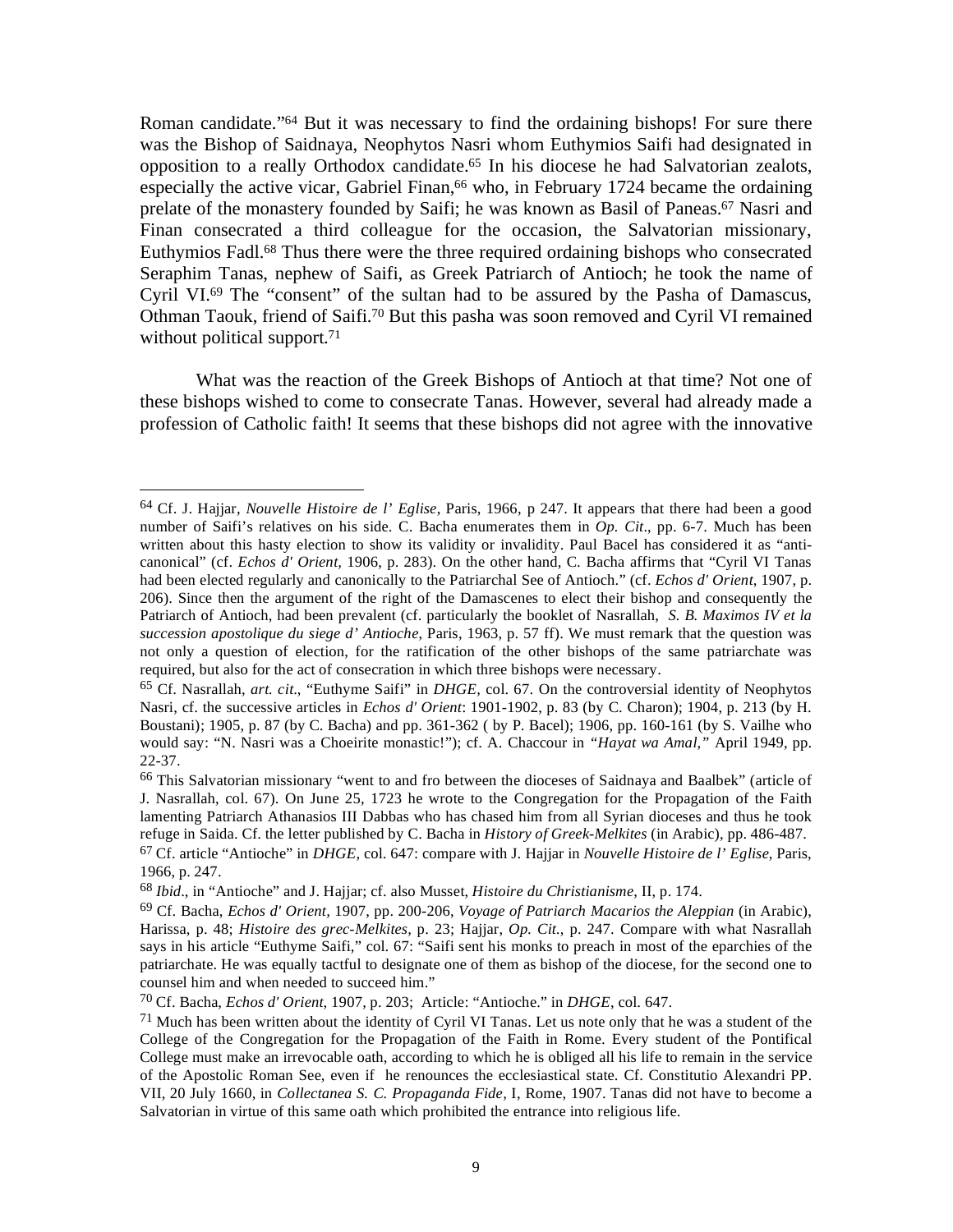methods of Saifi and his nephew.72 Moreover, even the Latin missionaries of Aleppo at first recognized the new Patriarch Sylvester of Cyprus who was supported by Constantinople and who was consecrated around the end of September 1724.73 But as Fr. Nicholas Sayegh later wrote to Patriarch Tanas (4 March 1735): "by the grace of God, we are united to the holy Roman Church and your holiness professes the same union. Now a principle of philosophy asserts that two things united to a third are united to themselves..."74 Thus the Greeks who declared themselves Catholic continued to recognize Tanas. The bishops who had sent their professions of faith to Rome had been considered allies of Tanas and consequently were persecuted by the partisans of Sylvester.<sup>75</sup> Friction continued. The Catholic nucleus formed in 1697 in the Greek Monastery of Balamand near Tripoli,<sup>76</sup> and which afterwards (1710) was established near Beirut at Choueir,<sup>77</sup> was not in accord with Patriarch Tanas on all the innovations he wished to introduce in the Greek patriarchate.<sup>78</sup> Moreover, Rome feared these innovations and even prohibited them.79 Cyril VI Tanas wished to unite the Choueirites and the Salvatorians, who were more docile in this sector.<sup>80</sup> But the task was more difficult than could be imagined. In fact, there was a question of two conceptions of union with Rome: on one side, the union implied the complete separation from Orthodox brothers and from all that was Orthodox, even in introducing Latin innovations; on the other side, the union implied above all, fidelity to the Orthodox tradition without undue changes.

 "In December 1724, Jeremiah III of Constantinople cast the excommunication against Cyril VI and his three consecrators."81 In March 1729 the confirmation of Cyril VI came from Rome after a certain hesitation.<sup>82</sup> The pallium was only granted in March

<sup>72</sup> J. Nasrallah in *S. B. Maximos IV et la succession apostolique du siege d' Antioche,* Paris 1963, p. 58, affirms: "We must remember, above all, that the majority of the episcopate was of Aleppian origin and the Christians of this large city of the north, either Catholic or Orthodox, were against every candidate chosen by the Damascenes. It is for this unique reason that no bishop accepted to go and confer the cheirotonia for Tanas." However, the same author affirms on the preceding page that there were many bishops (who were not all "from the great city of the north") who sent their profession of faith to Rome! Were these bishops not aware of another kind of union which safeguarded its identity in the Patriarchate of Antioch?

<sup>73</sup> Cf. H. Musset, *Histoire...*II, Jerusalem 1948, p. 175: certain missionaries of Aleppo considered "the hatred of the inhabitants and the Latin religious of Damascus imprudent," cf. the perspicacious judgment of the consul of Aleppo.

<sup>74</sup> *Echos d' Orient,* 1906, p. 286.

<sup>75</sup> Cf. H. Musset, *Op. Cit.,* p. 176: Bishop Gerasimos of Aleppo was arrested, imprisoned, taken to Constantinople and sent to exile for five years to Athos." Cf. *Echos d' Orient,* 1904, pp. 157-158.

<sup>76</sup> Cf. A. Chaccour in *Hayat wa Amal,* April 1949, pp. 25-30.

<sup>77</sup> *Ibid*., p. 31.

<sup>78</sup> Cf. P. Bacel, "Le Patriarche Cyrille VI et les Choueirites," in *Echos d'Orient,* 1906, pp. 283-287.

 $^{79}$  In the letter of Pope Benedict XIII to Capuchin Dorotheos of the Holy Trinity (which should bear the confirmation of Cyril VI), dated 13 August 1729, we read: "...nihil in se aut subditis suis immutaturum, in ritibus et consuetudinibus graeci ritus..." This was neither the first nor the last recommendation for Cyril VI and before him for his uncle Saifi. Cf. DeVries, *Op. Cit*., pp. 90-91.

<sup>80</sup> Cf. *Echos d'Orient*, 1906, pp. 8-10 and p. 283. *Mansi,* Book 46, col. 262-272.

<sup>81</sup> Cf. Musset, *Op. Cit.*, p. 174.

<sup>82</sup> Cf. *Echos d'Orient,* 1907, p. 205; DeVries, *Op. Cit.*, p. 91: "Rom erkannte nach einigem Zogern den Patriarchen Cyrill Tanas an (1729). Der Grund des Zogerns waren Zweifel an der Gultigkeit der Wahl und ungunstige Informationem uber die Latinisierungstendenzen des Cyrill."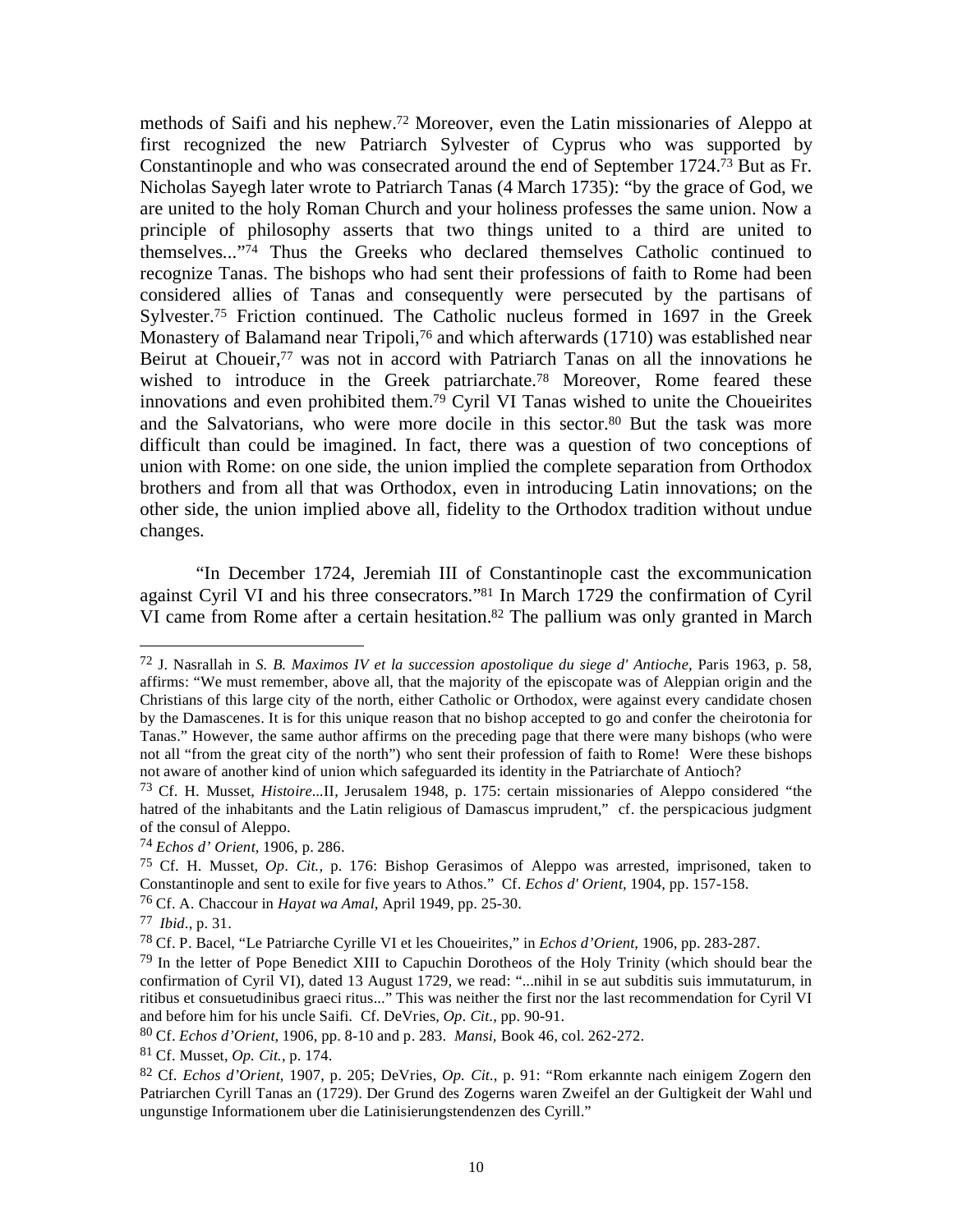1744, after the publication of the "Demandatam" constitution.83 Cyril VI had already fled to Lebanon in January 1725 because of persecutions from his very powerful competitor.<sup>84</sup>

### **4) EVOLUTION OF THE GREEK MELKITE CATHOLIC PATRIARCHATE AFTER ITS UNION WITH ROME**

 The first synod of the Greek-Melkite Catholic Patriarchate took place at the Monastery of Holy Savior in Saida on April 25, 1730, at which Cyril VI had to be "constituted" Patriarch of Antioch.<sup>85</sup> This could not be published until Cyril VI had made a profession of Catholic faith in front of the delegate of the pope (Benedict XIII). He had to swear that he would not modify the Catholic faith in the rites and laudable customs of the Greek Church<sup>86</sup> without having first referred it to the Holy See (of Rome). Cyril VI had to feel very "persecuted by the easterners and despised by the westerners," according to the sentiments and expressions even of his uncle Saifi.87 He felt governed by the Latin missionaries about whom he had complained<sup>88</sup> and was seen as patriarch in name only since he was deprived of his patriarchal rights.<sup>89</sup> Beginning in 1729 the Greek-Melkite Catholics were separated "in divinis" from their Greek-Melkite Orthodox brothers, according to the instruction of the Congregation for the Propagation of the Faith.<sup>90</sup> Its enforcement was sanctioned at the Synod of 1751.<sup>91</sup> Cyril VI finally abdicated in July 1759, designating as his successor, his nephew, Athanasios Jaouhar.<sup>92</sup> This designation

<sup>83</sup> Cf. Musset, *Op. Cit*., p. 177.

<sup>84</sup> Cf. Rabbath, *Documents inédits* I, p. 574. Before 1724 there were often two or three competitors on the very patriarchal see of Antioch. But this time the matter was very serious and more divisive for the two competitors: one supported by Rome, the other by Constantinople.

<sup>85</sup> Cf. *Mansi,* Bk. 46, col. 183-262: "Synodus in monasterio S. Salvatoris habita in qua Cyrillus a S. Sede patriarcha Antiochenus constituitur 1730 Aprilis 25." In the pope's letter to his delegated Dorotheos of the Holy Trinity, we read: "volumus, ut auctoritate nostra per te ipsum vel per subdelegatum tuum, confirmatem a nobis Patriarchalem eletionem declares." By this, we see the less historical affirmation of the *Patriarchal Review of the Syrian Orthodox* (in Arabic), Damascus 1969, p. 140, which is still inspired by some improper ecclesiastical facts of the same century which were sadly produced in the Eastern Churches in union with Rome. A response to the mentioned review was published in *al-Macarrat* (in Arabic), Harissa, 1969, pp. 121-125 (by Archimandrite Joseph Haddad).

<sup>86</sup> H. Musset, *Op. Cit*., p. 176. Some contemporary historians have questioned if we can speak of a profession of Catholic faith with the first juridical Catholic Patriarch of Antioch after the separation of 1054, since Tanas was already Catholic and even a missionary of the Roman Church among his compatriots, by W. DeVries, *Op. Cit*., p. 351: "Seraphim (Tanas) war bereits katholisch, als er mit dem Namen Cyrill den Patriarchenthron bestieg. Wir haben hier gar Keinen greifbaren Akt der Union."

<sup>&</sup>lt;sup>87</sup> Saifi, in his letter to the Congregation for the Propagation of the Faith, dated 10 July 1723. Cf. Bacha, *Op. Cit.*, pp. 469-470. Moreover, this sentiment has surfaced from time to time, particularly among the eastern uniates to whom Rome conceded prelates directly chosen by them.

<sup>88</sup> Cf. Arch. Prop. *Miscellanea, Maroniti,* Vol. IV, fol. 456v-457r. This is a letter of Cyril VI Tanas to Bishop Jean Amiouni who was in Rome, dated 7 September 1733.

<sup>89</sup> Cf. *Mansi,* Bk. 46, col. 387-389 ( a letter of 1 March 1745). W. DeVries, *Op. Cit.,* p. 294: "...einem brief..., in dem er daruber klagt, er sei Patriarch nur mehr dem Namen nach; man habe ihm alle seine Rechte geraubt."

<sup>90</sup> *Mansi*, Bk. 46, col. 99-104.

<sup>91</sup> *Mansi*, Bk. 46, col. 449-454: "Synodis Nationalis (!) in conventu S. Salvatoris celebrata 1751 Aprilis 24 - Maii 5.

<sup>92</sup> *Mansi, Ibid*., col. 461.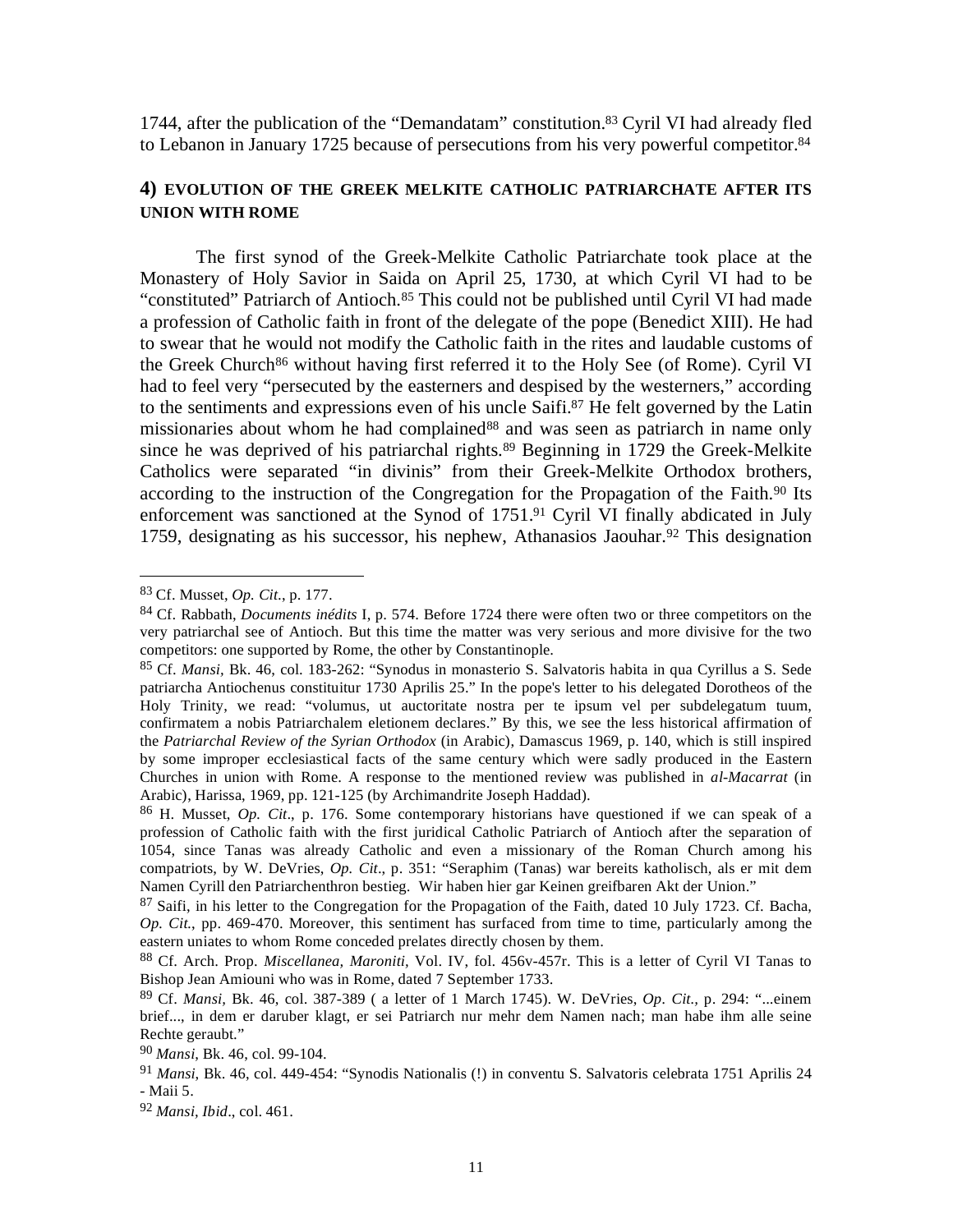had again shaken the Greek Melkites who were newly united to Rome; in fact, it brought forth "long years of troubles and divisions (and provoked) numerous interventions from the court of Rome."93 The most glaring intervention was the direct nomination at that time of Maximos II Hakim, Archbishop of Aleppo, as Patriarch of Antioch.<sup>94</sup> Before long he died<sup>95</sup> and was succeeded by Theodosios V Dahhan (1761-1788). Under him, Rome entrusted to the Patriarch of Antioch the administration of the Greek Melkites of the other two Melkite Patriarchates.96

 Jaouhar, subdued in 1768, was canonically elected patriarch after the death of Theodosios V Dahhan in 1788.<sup>97</sup> Rome gave its approval. A year later (29 May 1789) the Roman Congregation for the Propagation of the Faith instructed the patriarch and bishops to convoke a synod in which they had to determine the dioceses of the Patriarchate of Antioch, their boundaries, and necessary provisions in order to create new dioceses where the number of Greek Melkite Catholic faithful required it.98 This took place in October - November 1790.<sup>99</sup> This synod set "an important landmark in practical legislation" of the patriarchate,100 in spite of the opposition of the famous Metropolitan of Aleppo, Germanos Adam,<sup>101</sup> who, in other respects had much merit in the whole Patriarchate of

95 5 January 1761.

<sup>93</sup> Cf. Levenq, art. "Athanase IV" in *DHGE*, col. 1374. The author, who wishes at any cost to name Cyril VI Tanas by the name of Cyril III, mentions that Mansi reserves 186 columns on the subject of Jaouhar. We wish to know the essentials of all the columns to see why Rome had not accepted him (even excommunicating him) and had preferred one of his opponents. Didn't it concern the two currents of the Greek-Melkite Catholic Patriarchate: one wishing to continue the innovations, and the other to remain faithful to Orthodoxy while remaining in communion with Rome? The bishops who upheld Jaouhar were from the vicinity of the Monastery of Holy Savior, cf. the letter of those bishops preserved in the Archives of St. Anne (Jerusalem) and mentioned by Musset, *Op. Cit.*, p. 179. The judgment of Karalevskij in his article "Antioche" *DHGE,* col. 650 is not without foundation.

<sup>94</sup> Cf. *Mansi,* Bk. 46, col. 493-503. The brief of nomination of 1 August 1760 had been confided to Dominican Domenico Lanza who wonderfully executed his mission (cf. *DHGE*, IV, col. 1375). But he failed to acknowledge that things were complicated, for Rome had not received the name which four bishops sent in opposition to the designation of Jaouhar (*DHGE,* III, col. 650). The same problem is found even today (mutatis mutandis) for the United States where the Greek-Melkite Catholic Patriarchate has an Exarchate (cf. *Le Lien,* (Bulletin of the Patriarchate), No. 3, 1969. Compare with *Byzantine Catholic World,* (Ruthenian newspaper in USA), 5 January 1969.

<sup>96</sup> Cf. text of Musset, *Op. Cit.*, p. 179. The Melkite Catholics of Alexandria and Jerusalem depended upon the Franciscans of the Holy Land until 1722. It is certain that it needed a better solution since the faithful had pastors of their own rite. But it is necessary to note that it was only a provisional solution.

<sup>97</sup> Cf. *Mansi, V*ol. 46, col. 599-618: "Synodus in monasterio Sancti Antonii in Monte Libano habita as creandum novum patriarcham Antiochenum Graecorum-Melkitarum 1788 Aprilis 24- Maii 5."

<sup>98</sup> Cf. Arch. Prop. *Istruzioni,* Bk. I, fol. 492 and 524; *Mansi*, Bk. 46, col. 621. It is interesting to compare this instruction with the actual problem of the Greek-Melkite Catholic Exarchate in the USA where the jurisdiction of the Patriarch of Antioch over the faithful of the very same rite is contested. Cf. our study of this problem published in *Het christelijk Oosten*, II, 1970, (in Nimeque, Netherlands).

<sup>99</sup> Cf. *Mansi*, Bk. 46, col. 617-668, where all the Instructions of the Congregation for the Propagation of the Faith are found with the acts of the Synod.

<sup>100</sup> J. Hajjar, *Op. Cit.,* p. 251.

<sup>101</sup> Cf. Art. "Antioche" *DHGE,* col. 651, and "Adam," col. 494-495; cf. also the unpublished thesis of L. Laham: *Catholicism, Gallicanism et Orthodoxie dans l' Ecclesiologie de Germanos Adam, Metropolite d' Alep (1725 ? - 1809),* Rome 1961.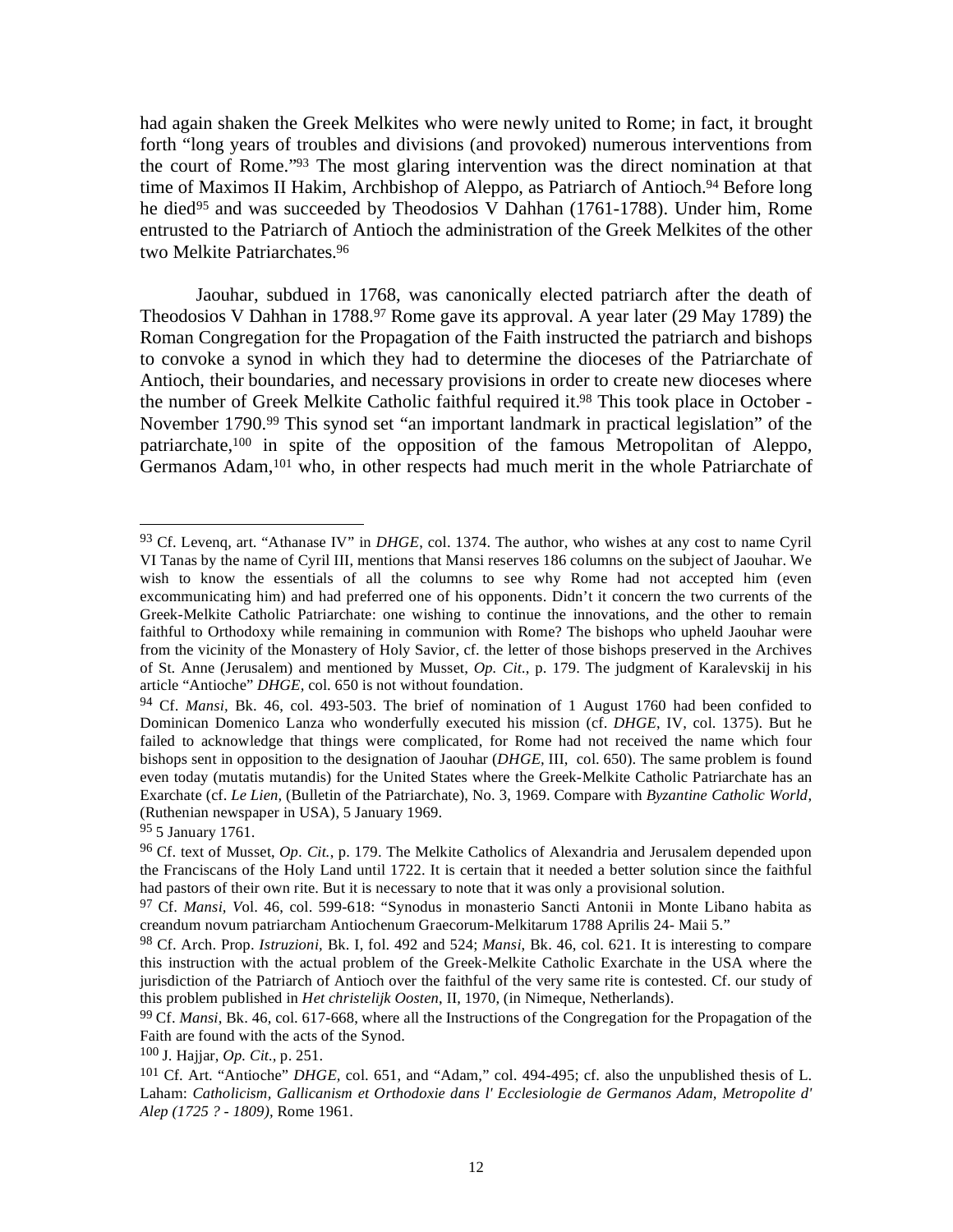Antioch and even in Italy.<sup>102</sup> Then follow Patriarchs Cyril VII Siaj (1794-1796)<sup>103</sup> and Agapios II Matar (1796-1812).104

Under the patriarchate of Matar, there was the famous Synod of Qarqafe  $(1809)^{105}$ in which Germanos Adam played a great role.106 This synod was condemned by Pope Gregory XVI on June 3, 1835 because of the supposed ideas imported from the west (Gallicanism, Baianism...)107 Truly the Greek Melkite Catholic Patriarchate was in pursuit of its identity with regard to Rome. Then follow successively on the patriarchal throne Ignatios IV Sarrouf (Feb.-Nov. 1812), Athanasios V Matar (Aug.-Nov. 1813), and Macarios IV Tawil (Dec. 1813 - Dec. 1815), who did not have the time to be confirmed by Rome.108 Under Ignatios V Qattan (1816-1833), "docile instrument between the hands of the Apostolic Delegate" of Rome,<sup>109</sup> the Greek Melkite Catholics had several martyrs, especially in Aleppo. There were severe persecutions against them on the part of the stronger Greek brothers in the country.110 During this time the Greek revolution (1821) took place, consequently the authority of the Greek Patriarch of Constantinople diminished, and civil emancipation was accorded to all Catholic subjects of the Ottoman Empire (1829). It was at this time also that the famous Maximos Mazloom released protests because of his remarkable personality<sup>111</sup> and even his departure for Rome, where he was sent and compelled to forced residence until 1831.112 Although dismissed and suspect of the tendencies of his teacher, Germanos Adam, fate had it that this bishop was elected as Patriarch of Antioch in 1833 under the name of Maximos III.113 Under this patriarch, rightfully named "untiring fighter,"114 many reforms were produced in most fields.115 In the religious field there were very important synods in 1835 and 1849116

 $\overline{a}$ 

108 Cf. art. "Antioche," *DHGE*, col. 651.

<sup>102</sup> Cf. L. Laham, "Germanos Adam, Metropolitan of Aleppo" (in Arabic) in the Arabic Review *Al-Wahdat,* No. 2, Saida, 1969, pp. 171-189. A good synthesis of the life and works of this metropolitan is found here.

<sup>103</sup> Cf. *Mansi,* Bk. 46, col. 667-674.

<sup>104</sup> *Ibid*., col. 673-679.

<sup>105</sup> *Ibid.*, col. 683-878.

<sup>106</sup> Cf. article "Antioche" *DHGE,* col. 651. J. Hajjar, *Op. Cit*., p. 485.

<sup>107</sup> Cf. *Collectio Lacensis II*, Freiburg 1876, 555-557. Cf. also *Acta S.C. de Prop Fide* in the volume "condanna del sinodo di Karkafe de' Greci Melchiti, a. 1834.," in which the whole volume is consecrated to this question with a comparison to the Synod of Pistoie in Italy in 1786. It is curious to see western terminology applied to an Eastern synod! Doesn't it concern in the last place the liturgical autonomy, discipline and theology which the Christian East enjoyed during the first millennium? Cf. W. DeVries, *Rom und die patriarchate des Ostens*, Freiburg, 1963, pp. 278 and 295. Cf. also "I patriarcati orientali nel primo millennio," *O.C.A*., No. 181, Rome, 1968.

<sup>109</sup> J. Hajjar, *Op. Cit.,* p. 486. Cf. *Mansi,* Bk. 46, col. 949-968. It concerns the two synods of 1816 and 1831.

<sup>110</sup> Cf. art. "Antioche," col. 652. *Echos d' Orient*, 1902, pp. 113-118 and 1903, pp. 198-207.

<sup>111</sup> Cf. *Mansi,* Bk. 46, col. 915-950: "Synodi Antiochenae in causa Maximi Mazloom electi Episcopi Alepensis habitae 1810-1815."

<sup>112</sup> Cf. art. "Antioche," col. 653; J. Hajjar, *Op. Cit.,* p. 486.

<sup>113</sup> Cf. *Mansi*, Bk. 46, col. 967-980.

<sup>114</sup> Cf. J. Hajjar, *Un lutteur infatigable, le Patriarche Maximos III Mazloom,* Harissa (Lebanon), 1957.

<sup>115</sup> J. Hajjar: *Op. Cit*., pp. 70-284. Compare with Karalevskij, art. "Antioche," *DHGE*, col. 653-657 in which the author, at all costs, wishes to see the Gallican prejudices with this great Patriarch, forgetting all the autonomy of the Eastern patriarchs during the first millennium. Cf. also footnote 107.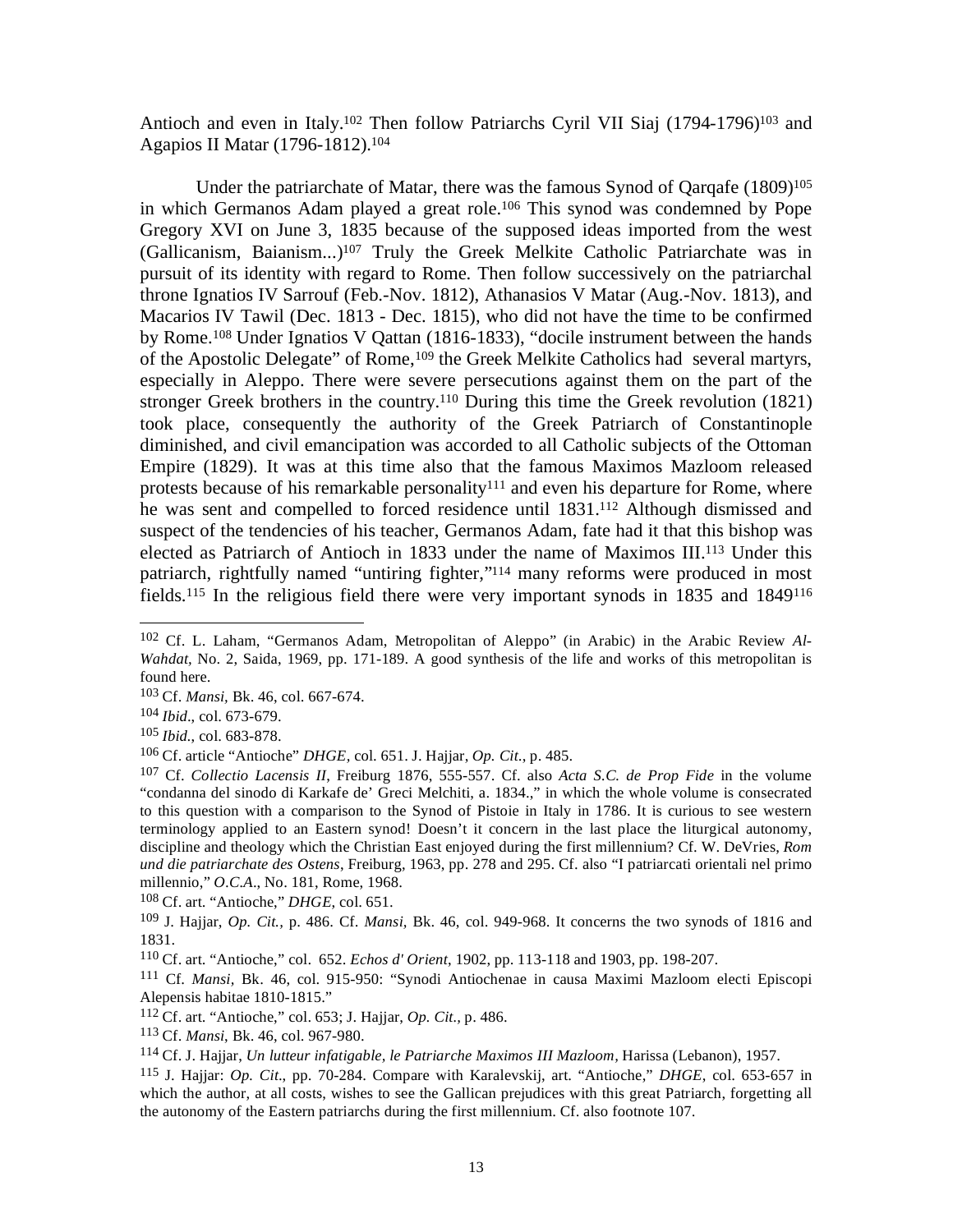which regulated the problems of titular eparchies and formed new legislation adapted to the political situation of this era. The patriarchal seminary of Ain-Traz again had candidates.117 Religious instruction of the Greek-Melkite Catholic faithful was more and more intensified even in the other two Greek Melkite Patriarchates of Alexandria and Jerusalem.118 In the political domain it suffices to mention how Maximos III had the power to triumphally enter Damascus in 1834 after 100 years of persecution of his predecessors,119 and how he obtained his complete civil independence from the Armenian Catholic "civil-priest patriarch" at Constantinople.120 He was also responsible for considerable renewal in the patriarchate during this era.121

 Before passing to the successors of Maximos III Mazloom (died in 1855), let us note that Rome attempted to limit his patriarchal powers on several occasions.122

 After the patriarchal apostolic vicar, Theodosios Qayoumgi (named by Rome), came Patriarch Clement Bahouth<sup>123</sup> who governed the Patriarchate of Antioch (1856-1864). Very rapidly he introduced the Gregorian calendar124 which produced a real schism in the Greek Melkite Catholic Patriarchate of Antioch until his resignation<sup>125</sup> and

 <sup>116</sup> Cf. *Mansi*, Bk. 46, col. 981-1170; *Collectio Lacensis II,* Fribourg , 1876, col. 579-592.

<sup>117</sup> Cf. art. "Ain-Traz," *DHGE,* col. 1204.

<sup>&</sup>lt;sup>118</sup> The jurisdiction of the Patriarch of Antioch over Greek-Melkite Catholics of the other two patriarchates, accorded by Rome in 1772, must be transformed in title to conform to tradition, Patriarch of Antioch and all the East, of Alexandria and Jerusalem. It is necessary to see the evolution of the idea of "nation" under the Ottoman Empire (Maronite nation, Armenian nation...). The political situation of the era demanded the existence of a religious "leader" of each nation. Mazloom obtained a beret from the sultan on 31 October 1837, which conferred upon him the civil jurisdiction in the territory of the three Greek-Melkite Patriarchates and in the rest of the empire. Politically speaking, this was excellent. But Mazloom, preferring the idea of the "nation" to the idea of the Patriarchate of Antioch, of which he was titular, asked Rome for the title of Patriarch of the Greek-Melkite Catholic Church. Rome conferred upon him simply the personal privilege of adding to his authentic title, the words: "of Alexandria and Jerusalem," words which did not change anything which had already been accorded in 1772. Compare with Hajjar, *Op. Cit.*, pp. 289-299. 119 Cf. art. "Antioche," *DHGE,* col. 654. In 1725, Cyril VI Tanas was expelled from Damascus.

<sup>120</sup> This was in 1848. Cf. *Ibid*., col. 655. Hajjar, *Op. Cit*., 291.

<sup>121</sup> Cf. Hajjar, *Op. Cit.*, pp. 265-284: "bilan d'un patriarcat."

<sup>122</sup> Cf. DeVries, *Op. Cit.,* pp. 272-273 (with a rich bibliography). The confirmation of Rome with the sending of the pallium was necessary not only for the exercise of patriarchal power, but even Episcopal power` of the elected patriarch (letter of Congregation for the Propagation of the Faith on 1 December 1837 to be compared with the Motu Proprio *Cleri Sanctitati,* 2.6, 1957, canon 235, #2, and canon 238, #1, 3.

<sup>123</sup> He was a Salvatorian monk with a great sanctity of life. Cf. article "Antioche" *DHGE*, col. 655-656.

<sup>124</sup> From an encyclical of January 1857. Cf. Gatti - Korolevskij, *I riti e le chiese Orientali*, I, Genova, 1942, p. 446.

<sup>125</sup> The Bishop of Beirut resisted this innovation submitted from Vatican Council I in 1870. Cf. Gatti - Korolevskij, *Op. Cit.,* p. 446; art. "Antioche," *DHGE*, col. 659. Cf. also the acts of "schismatic" synod of Greek-Melkite Catholic Patriarchate against the introduction of the Gregorian Calendar, in *Mansi*, Bk. 46, col. 1181-1184: "Synodus schismatica Zahlensis habita propter Kalendarii Gregoriani observantuan a patriarcha propositam 1859 augusti 12-24." Bahouth had given his resignation in August 1858 but Pope Pius IX refused to accept it. He gave a second resignation in 1864 which was accepted by Rome. *Ibid.*, col. 658-659. He died in 1882.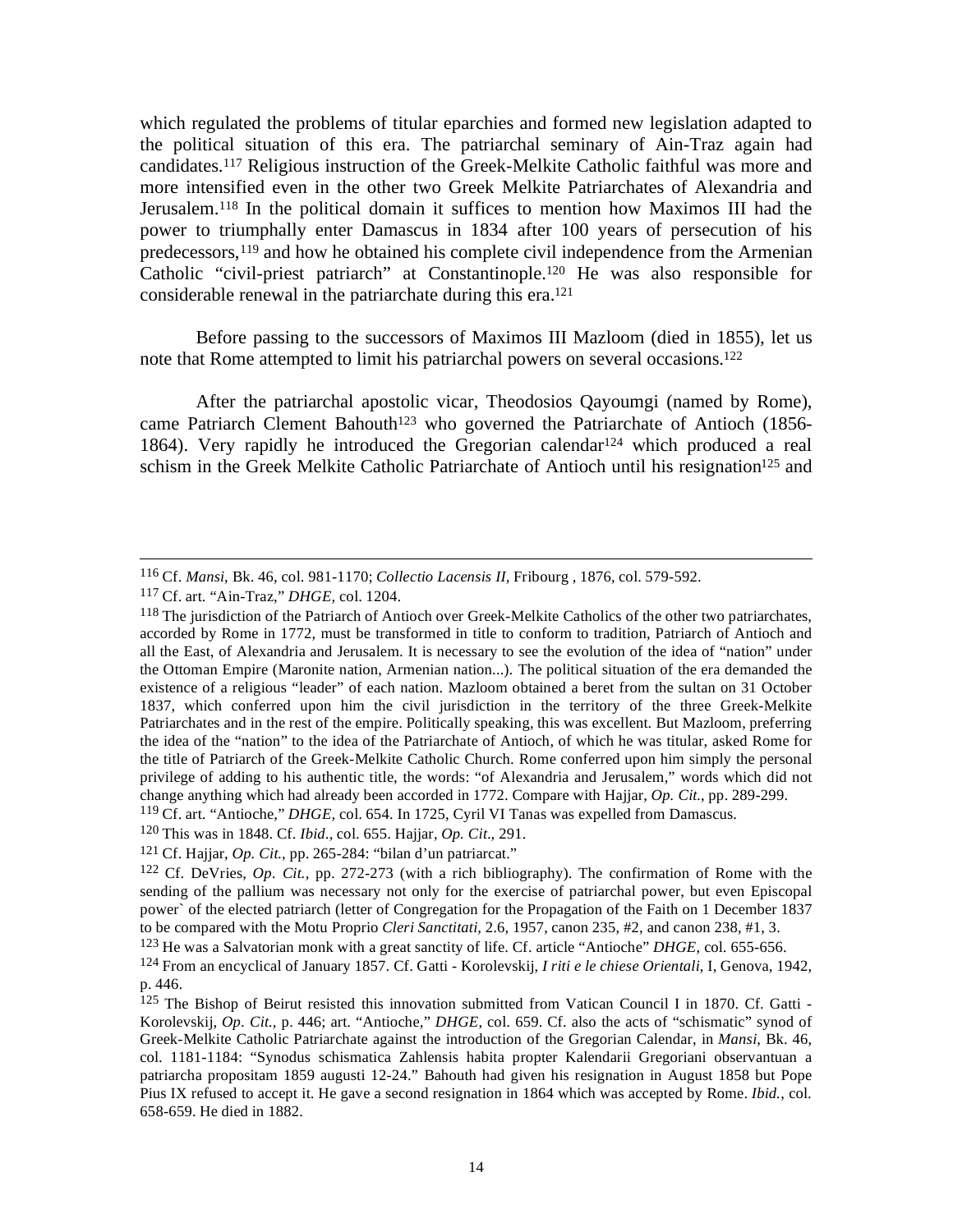the election of the dynamic Patriarch Gregory II Yousof in 1864.126 Gregory II Yousof was able to reconstitute his patriarchate and develop it following the steps of Maximos III Mazloom. In addition to opening St. Anne Seminary in Jerusalem in 1882<sup>127</sup> and two patriarchal colleges (high schools) in Beirut (1865) and Damascus (1874) without counting all he did for the organization of the eparchies of Paneas (1866) and Tripoli (1897), it is fitting to mention his predominant role in Vatican Council I and also in the patriarchal conferences held at the Vatican (1894). Gregory II Yousof did not hesitate before the general assembly on 19 May 1870:

 "I adjure you by God, most venerable fathers, how can we proclaim, publish and practice a constitution established in this manner? How can we defend it before the dissidents and present it to the Catholics?128 Let them not accuse us of despising holy antiquity and let them not despise us as contradictors of the councils and canons? What will we respond to those who surround the councils which took place in the east with an extreme respect?... How can the Catholics persevere in the faith and how can the separated return when they see in this constitution<sup>129</sup> the destruction of their autonomy and the loss of the dignity and rights for their patriarchal sees...? Unity consists in the fact that bishops are united in faith and love with their patriarch and the patriarchs among themselves and particularly with the Roman patriarch. According to divine right, one of them, the Roman pontiff, is thus the prince of the others;130 according to canonical right there are five princes of the Church131 and successors of the apostles. The Eastern Church attributes to the pope the highest and most complete power, but in such a way that the fullness of his power be in harmony with the rights of the patriarchal sees... The definition contained in Canon 3 and Chapter 3132 entirely destroys the foundations of the Greek Church and drags it to its ruin and to its complete dissolution. After much reflection our conscience refuses to accept this constitution because for eighteen centuries, that is from the origins of Christianity until today, this Church has been organized and ruled according to a law which is proper and conforms to its nature, according to a special discipline,

<sup>&</sup>lt;sup>126</sup> Karalevskij names him with reason (*Ibid.* col. 659) "the most remarkable Patriarch of the 19<sup>th</sup> century." He remained nine years (1847-1856) at the Greek College in Rome in which he had the chance to perfect his secondary studies and follow his philosophical and theological courses.

<sup>127</sup> In 1811 Patriarch Agapios III Matar attempted to open a patriarchal seminary in Ain Traz, Lebanon. But the Roman Congregation for the Propagation of the Faith feared the ideas of Bishop Germanos Adam whose disciples had been deputed for his teaching; Rome forced it to close. Again it was attempted but the good professors were missing! These were finally the White Fathers who took to heart the instruction of the Greek-Melkite Catholic clergy in the new seminary of St. Anne. The instruction was solid and much conformed to the tradition of the Eastern Fathers. After the War of 1967, this seminary was installed in Harissa, Lebanon since it was impossible for candidates from Arab countries to go to Jerusalem

<sup>&</sup>lt;sup>128</sup> In fact some of the Catholic theologians present at Vatican Council I separated from the Roman Church and formed the "Old Catholics."

<sup>129</sup> It deals with the "Constitutio dogmatica prima de Ecclesia Chrisati," promulgated 18 July 1870.

<sup>130</sup> Note that the pope signs "servant of the servants of God" (Servus Servorum Dei).

<sup>&</sup>lt;sup>131</sup> This relates to the pentarchy, dear to easterners of the Greek rite.

<sup>132</sup> Cf. Densinger-Schonmetzer, *Encgiridion symbolorum*. ed. 1965: Constitutio dogmatica I "Pastor aeternus" of Ecclesia Christi (#3059-3064).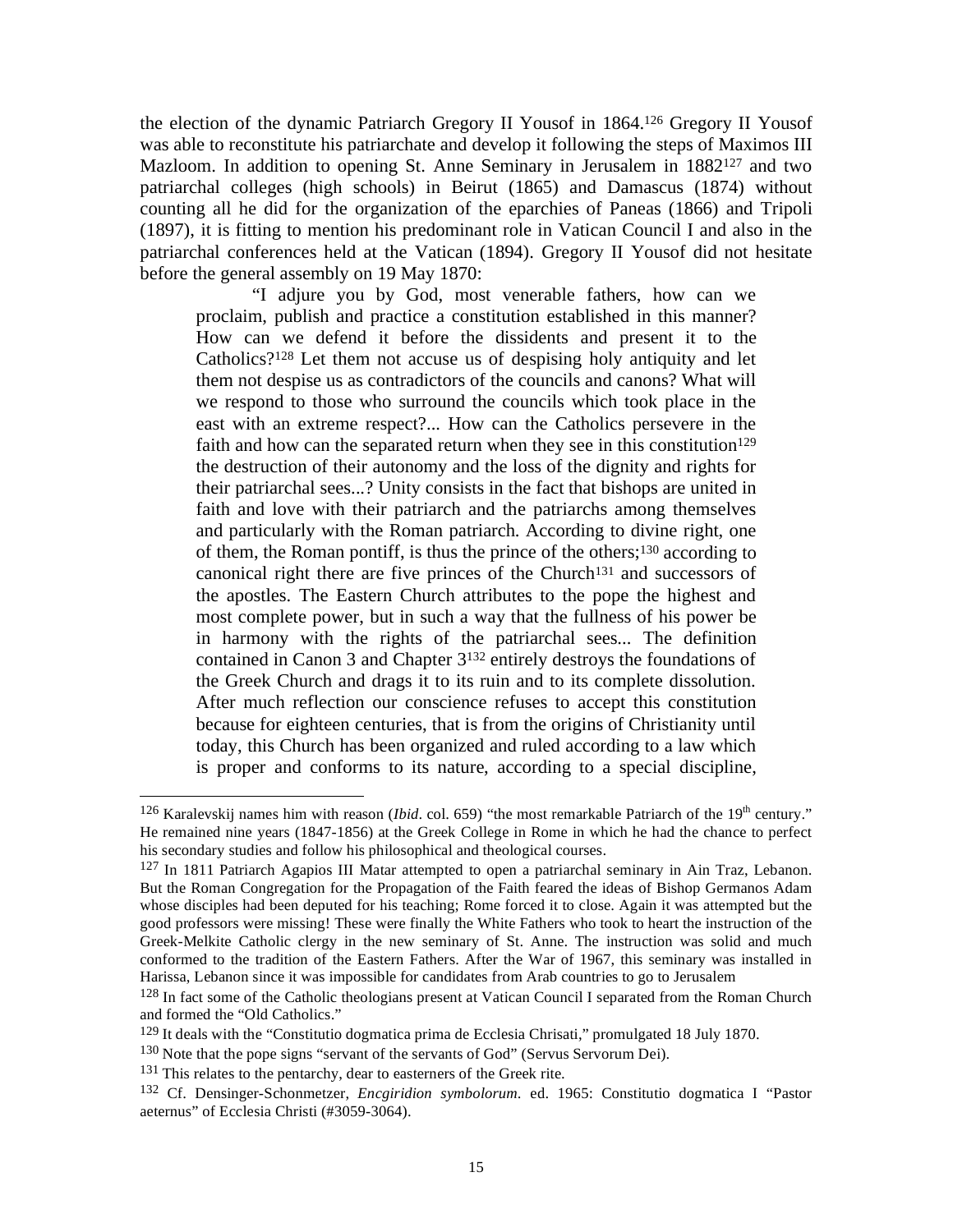according to usages which ancient customs, going back to the apostles, have introduced...; the base and foundation of this mode of government is its independence, its autonomy, so that if new definitions of this kind and this sort are posed, as much as they renew troubles; they create difficulties, allowing obstacles which harm the salvation of souls…."133

 Gregory II Yousof responded "non placet" at the general congregation on July 13, 1870 and was not present at the solemn session that followed in which the constitution "Pastor Aeternus" was defined.134 His adhesion to this constitution was sent by letter after an official request of Rome, but he added to it the same caution of the Council of Florence: "salvis omnibus iuribus et privilegiis patriarcharum."135 In a great part the Bull of Leo XIII "Orientalium dignitas ecclesiarum" (1894) was due to the influence of this son of the east. It was feared that the rights and privileges of this unique Catholic "Major Patriarch" would spread, developing to the other "Minor Patriarchs" united to Rome.<sup>136</sup>

 Fifty years later (1947) the Greek Melkite Catholic Patriarchate found a person to continue the work of Gregory II Yousof: this was Patriarch Maximos IV Sayegh. In between came Peter IV Geraigiri (1898-1902),<sup>137</sup> Cyril VIII Geha (1902 1916),<sup>138</sup> Dimitrios I Qadi, (1919-1925) who began a radical reform in the patriarchate,<sup>139</sup> and finally Cyril IX Moghabghab (1925-1947) who continued in part the work of his predecessor,140 and who sent the young priest Accacios Coussa to Rome.141 Coussa participated in the name of his church in the commissions created for the codification of eastern canon law. This Greek Melkite Catholic priest occupied several important charges in Rome: professor of law and much later dean of the Pontifical Lateran University, assessor of the Roman Congregation for the Eastern Churches and finally cardinal and secretary of this same Congregation until 1962.<sup>142</sup> This son of the East, who was given

<sup>133</sup> This discourse had been reported by J. Nasrallah, *Notes et documents*... Jerusalem, 1965, pp. 41-43. There are some ecumenists today who want to designate these authentic sons of the east with the nickname "uniates" and consider them as obstacles to the union of the Roman and Orthodox Churches! See the final part of this study.

<sup>134</sup> Cf. article "Antioche," col. 662.

<sup>135</sup> Letter dated Cairo, 8 February 1871. Cf. p. Granderath, *Geschichte des vatikanischen Konzils*, Freiburgin-Breisgau, 1906, Bk. III, p. 609. Cf. also article "Benni," *DHGE* col. 1353 ff., and W. De Vries, *Op.Cit.*, pp. 283, 292.

<sup>136</sup> Cf. W. De Vries, *Op. Cit*., p. 287. In 1894 Patriarch Gregory II Yousof obtained jurisdiction even over Greek-Melkite Catholic residents in Asia Minor, cf., Gatti-Korolevskij, *Op. Cit.*, p. 454.

<sup>137</sup> Cf. *Mansi*, vol. 46, col. 1199-1208.

<sup>138</sup> Cf. *Ibid*., col. 1207-1214.

<sup>139</sup> Qadi was named Apostolic Patriarchal Vicar by Rome until the Synod of Sarba 24-29 March 1919 at which he was canonically elected. Cf. Gatti-Korolevskij, *Op.Cit.*, pp. 449-450. <sup>140</sup> *Ibid*., p. 450.

<sup>141</sup> Cf. *Cardinal Gabriel Accacios Coussa* (Memorial published by the Basilian Aleppian Order), Beirut, 1964, p. 24 (by P. Rai, presently Auxiliary Bishop of Maximos V Hakim, and later Eparch of Mexico and Exarch of Venezuela).

<sup>142</sup> He died 29 July 1962 at Rome. *Ibid*. pp. 26-35.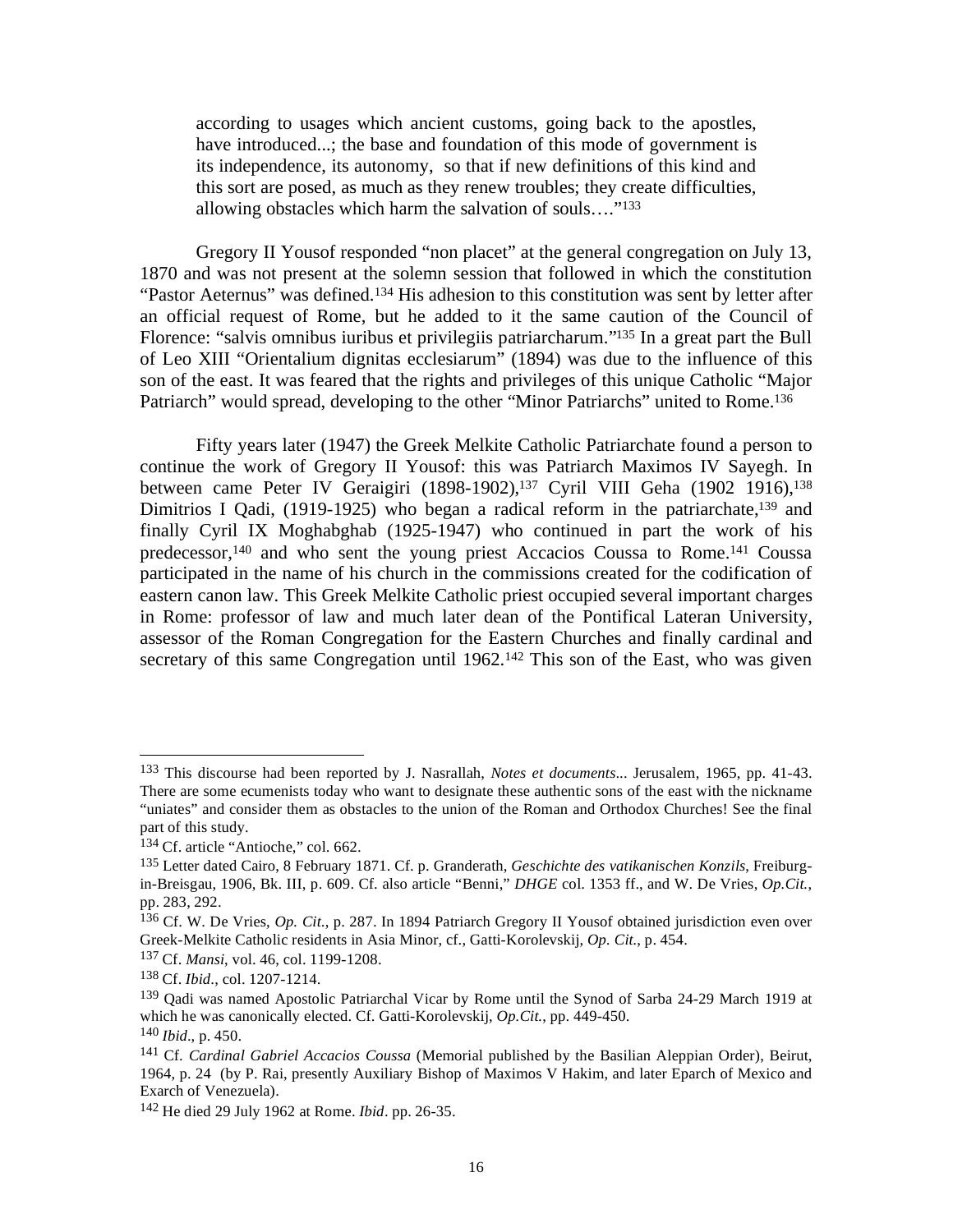the highest western titles, knew how to reconcile two different mentalities in the codification of Eastern law which of course was passed over by Vatican Council II.143

 The presence of Maximos IV Sayegh (1947-1967) at Vatican Council II was visibly felt on several occasions. Supported by his very active collaborators, Maximos IV spoke in the same fashion as his predecessor Gregory II Yousof.144 Patriarch Athenagoras I saw him as the spokesman of Orthodoxy itself.145 If the decree "Orientalium Ecclesiarum" (promulgated 21 November 1964) was considered "insufficient" and given an "interlocution solution,"146 the decree "Unitatis Redintegratio" (promulgated the same day) had been very satisfactory.147 In spite of this, the venerable Patriarch Maximos IV had to accept the cardinalate but without the crimson.<sup>148</sup> The present Patriarch Maximos V Hakim has outlined his program in these words:

"the Lord has wished to make us, in spite of us and in spite of our unworthiness, the successor of a great patriarch. We have nothing more dearly to testify from the beginning of our patriarchate, that we expect to march in his steps and to continue in his shadow, the work of interior reform and ecumenical relations begun by him. We have taken his name..."<sup>149</sup>

With this energetic patriarch, the bishops continued the reforming work in their dioceses especially in Aleppo, Beirut, Baalbek and Galilee.150

<sup>143</sup> The most important results of this codification was Motu Proprio "*Cleri Sanctitati*" (2 June 1957) which gave rise to protests from the Greek-Melkite Catholic Synod in 1958. Cf. P. Medawar, "Quelques incidences du synode grec-melkite catholique tenu au caire du 6 au 11 Fevrier 1958," in *Voix de L'Eglise en Orient*, Fribourg 1962, pp. 97-107.

<sup>144</sup> Although Gregory Yousof spoke in Latin at Vatican I, Maximos IV spoke in French at Vatican II. According to the schedule of the two councils it seems that the Fathers of the Vatican Council II better understood the language of the French speaking patriarch.

<sup>&</sup>lt;sup>145</sup> Cf. the various witnesses of the Greek Orthodox prelates in the European reviews and above all in Greece. Even the Roman Catholics remember Maximos IV: "The thought of the Eastern Church, however, was not absent from conciliar debates. They were expressed by the voice of the prelates of the Eastern Catholic Churches: the memory of the energetic interventions of Patriarch Maximos IV is remembered by all." (Mgr. C.J. Dumont, *Op. Cit.*, le futur concile general des Eglises orthodoxes: attente et espoirs de l'Eglise Catholique-romaine, in "*Omnis Terra,"* November 1969, pp. 29-37).

<sup>146</sup> Cf. G. Rezac, "Sull' estensione della potesta dei partriarchi ed in genere delle Chiese Orientali suifedeli del proprio rito." in *Concilium*, 8, 1969, p. 1540. This decree downsizes the eastern patriarchs by stimulating the creation of new patriarchates. Cf. # 8 and # 11 of this decree.

<sup>&</sup>lt;sup>147</sup> One is tempted to see this last decree as reserved to "separated" brethren only, and once they are "united" it is necessary for them to follow the first decree.

<sup>148</sup> Cf. "Grandes lignes d'une vie pleine," in *Le Lien*, # 1, 1968, pp. 6-11.

<sup>149</sup> *Ibid*., p. 3.

<sup>150</sup> Cf. *Le Lien*, *Le Bulletin du Diocese d'Alep* (in Arabic) *Le message de Galilee*, etc.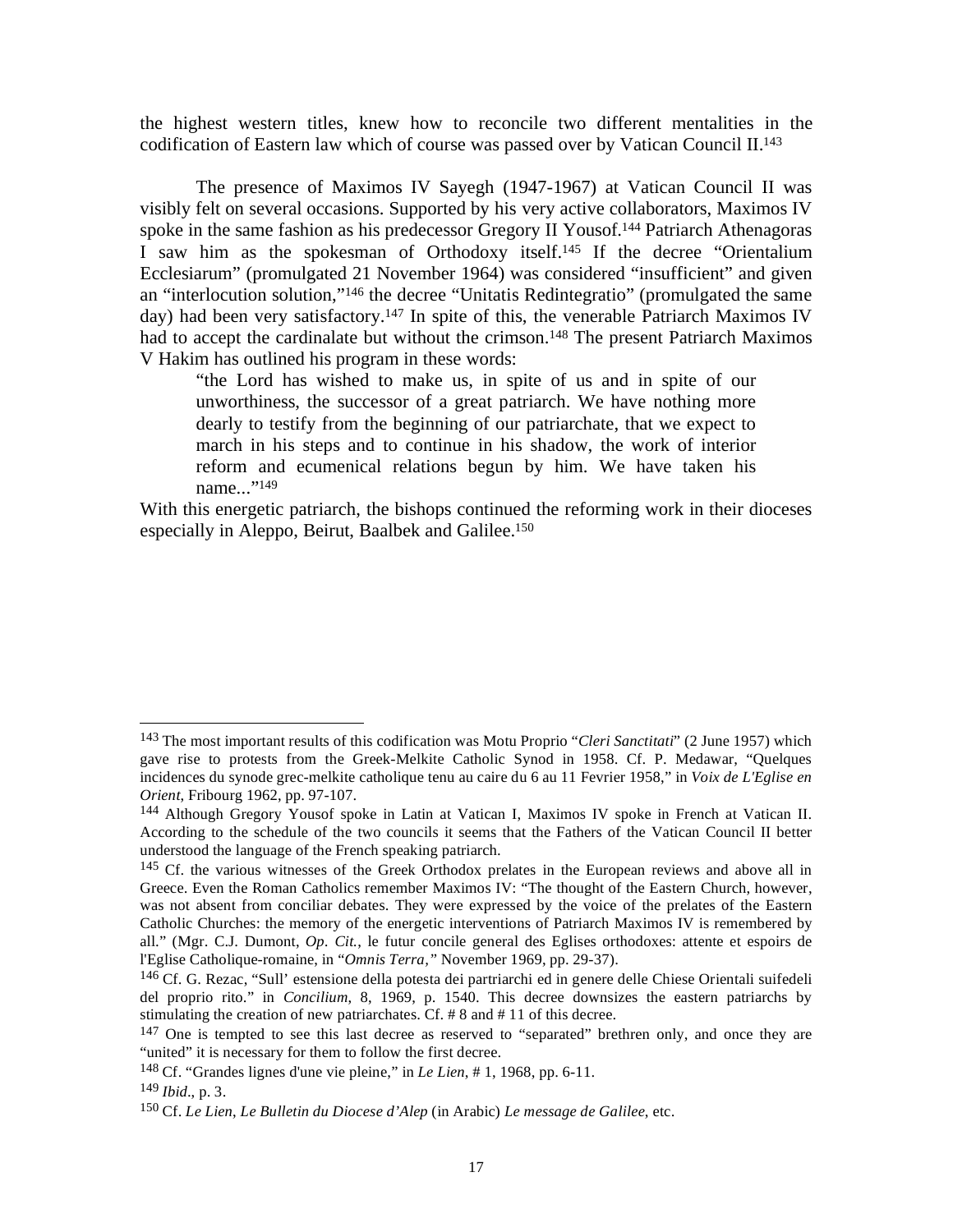#### **5) ORIENTATIONS AND CURRENT PROBLEMS**

 $\overline{a}$ 

 According to the agenda of the last Holy Synod of the Greek Melkite Catholic Patriarchate, we see that liturgical, pastoral and ecumenical areas are the center of attention of this patriarchate.151

 In the liturgical area there is the attempt to adapt the celebration of the Divine Liturgy to our times by the intermediary of a liturgical commission presided over by Kyr Neophytos Edelby, Metropolitan of Aleppo. He considered the evolution of our Orthodox brothers in this same area; in actuality the commission only made some abbreviations or changes of minor importance. This same commission began to prepare an Arabic edition of the Anthologion similar to that of Rome.152 What remains to be done is the progressive liquidation of feasts and solemnities of Latin origin which do not fit with eastern theology of the divine mystery, such as Corpus Christi and Benediction of the Blessed Sacrament.

 However, the Holy Synod has decided to maintain them "because of their secular usage and their harmonious insertion in the Rite."153 Since the Holy Synod has spoken of them, it signifies that the problem of their existence has been put into question.

 In the pastoral area several perspectives stand out. A congress of clergy has already been in contact with the whole assembly of the hierarchy of the patriarchate.154 Henceforth two priests delegated by this congress can be invited by the Holy Synod to discuss determined subjects with them, but only in a consultative manner. A cultural commission must see to "putting the clergy into the current of studies and more recent ideas relative to the ecclesiastical sciences." Moreover, a minor seminary is being planned for Damascus for the preparation of future priests in addition to the already existing ones in Lebanon and Beit Sahour (near Bethlehem).

 The unification of the major seminaries of Lebanon is being considered and also the creation of an Institute for Eastern Studies. The laity also have their religious formation in a center of pastoral formation already founded in Beirut. But the most

<sup>151</sup> This annual Synod met at the patriarchal residence of Ain Traz, Lebanon from August 18-23, 1969. Cf. the report concerning the work of this Synod in *Le Lien* #4, 1969. Cf. the same report with our annotations in *Het christelijk Oosten*, #1. Nimegue 1970 (in Netherlands).

<sup>&</sup>lt;sup>152</sup> The Greek edition of Rome provides four books, two of which are published under the patronage of the Roman Congregation for the Eastern Churches.

<sup>&</sup>lt;sup>153</sup> The liturgical office of the Body of Christ was composed by Melkite Bishop of Aleppo, Maximos Hakim (later Maximos II, cf. above) and Rev. Nicolas Sayegh in  $18<sup>th</sup>$  century. A Latin translation was made by Rev. Peter Rai in Italian Bulletin of Grottaferrata (Rome 1952).

<sup>154</sup> This congress met for the first time from May 11-15, 1969 at the Convent of Christ the King near Beirut. Cf. *Le Lien*, # 3, 1969. The Patriarch was present with other prelates of the patriarchate. [Translator's note: The author of this article is the Secretary of this Congress since 1974 and participated in the annual Synod in this quality.]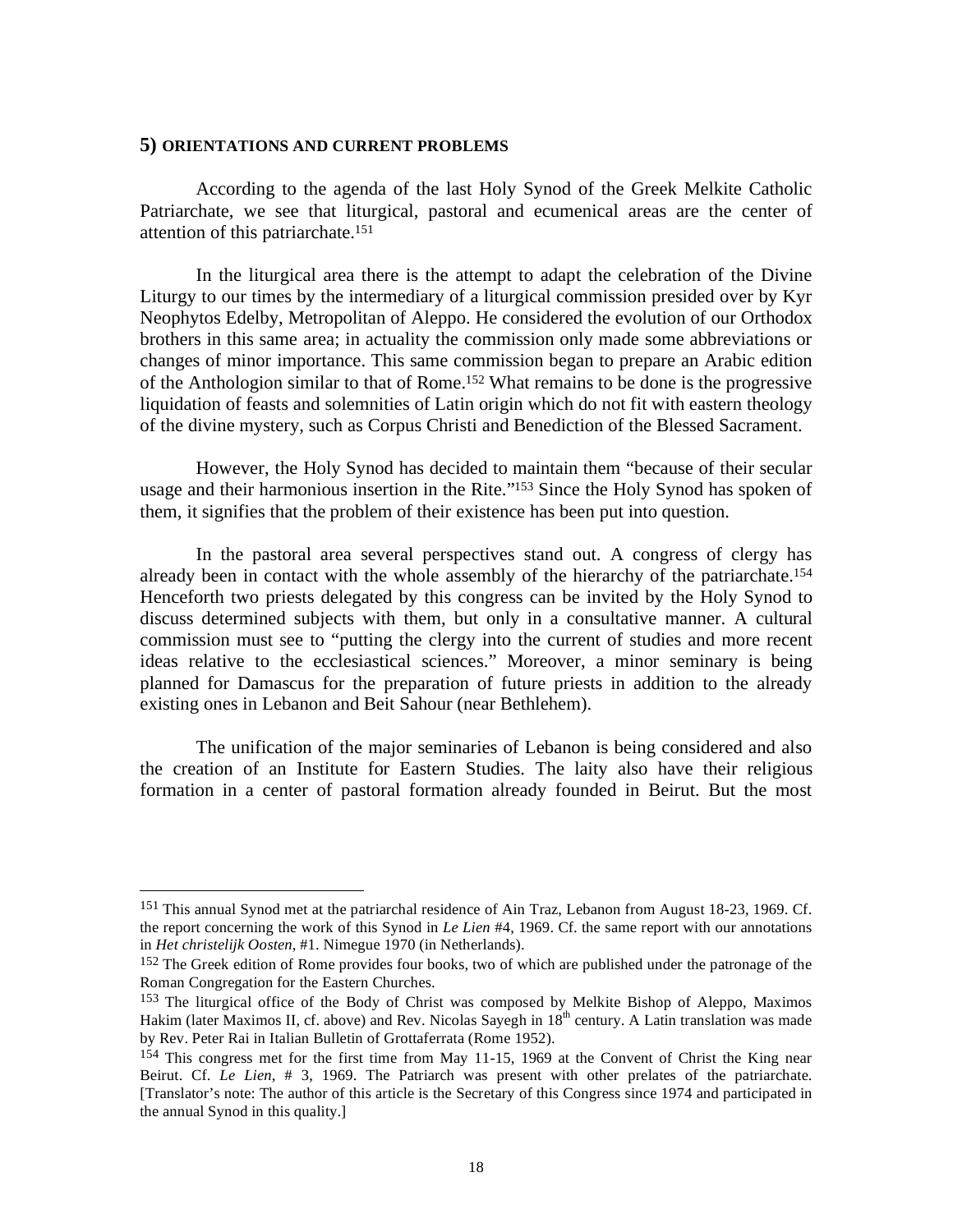crucial problem is that of service to the Greek Melkite Catholic immigrants in America where the non-Eastern majority absorb the eastern minorities even in matter of rite.<sup>155</sup>

 The situation of the Greek Melkite Catholic Patriarchate is the most difficult and most critical in the ecumenical domain. An ecumenical commission was formed in this present patriarchate, presided over by Kyr Pierre Kamel Medawar, (an untiring man despite his advanced age): the well known Kyr Elias Zoghby (Bishop of Baalbek) is a member of this commission. Under the instigation of this commission the Holy Synod has studied the irritating problem of proselytism which it disapproves of. Moreover, the indiscreet means of proselytism which sometimes had been employed, have been outlawed in this patriarchate for many years.156

 What remains apparently unsolvable is the very existence of this patriarchate. Some western and eastern ecumenists see this patriarchate in communion with Rome as an obstacle to dialogue and to union with the Orthodox Churches. They believe that it should be suppressed little by little<sup>157</sup> or even put it aside when dialogue is made between Rome and Orthodoxy,<sup>158</sup> because it is already in union or even because it is an object of shame which cannot be presented to the Orthodox as the pattern of what they will be like when they also will be in communion with Rome.<sup>159</sup> The Roman Church wishes to have a "unique speaker in due form qualified and mandated to speak and act in the name of the

1

<sup>155</sup> Concerning this problem, it is sufficient to read the last numbers of the patriarchal bulletin *Le Lien* to see how the relations in the church are not always simple. Cf. our study "Le patriarcat grec-melkite catholique a la recherche de son identite: Exarchat Romain or Antiochien?" in *Het Christelijk Oosten*," # 2, Nimegue 1970 (Netherlands).

<sup>156</sup> It seems that there are some Orthodox brethren, especially in Syria, who have internal trouble with their hierarchy and who wish to attach themselves to the Greek-Melkite Catholic Patriarchate. The Patriarch had recommended that sacraments be administered to them when they asked for them without accepting their official adhesion which would be detrimental to the open dialogue. Cf. on this subject the report on "Christian Witness, Proselytism and Religious Liberty in the Setting of the World Council of Churches" (New Delhi 1961). Compare with Cardinal Bea, *Unity in Freedom*, p. 192: Vatican II, *Decree on Ecumenism* # 4; *Declaration on Religious Liberty*, # 4; cf. also G. Baum, *Ecumenism and Conversion Work* (Sheed and Ward stagbook, 1963) pp. 214-241, and M. J. Guillou, "*Mission in the Spirit of Ecumenism,"* in *One in Christ* 3 (1967) pp. 11-34.

<sup>157</sup> Cf. *Le Lien* # 3 1969 (article of P. Placide who responds to a western ecumenist).

<sup>158</sup> This is the affirmation of the director of the very important review "La Civilta Cattolica" which has influence in Roman circles. Moreover, he was one of the official representatives of the Roman Church at the 4<sup>th</sup> Assembly of C.M.E. at Uppsala. The affirmation is of 9.7 1968. Cf. Fairy von Lilenfeld, "Romischkatholische und Orthodoxe Kirche nach dem zweiten Konzil und Orientalium Ecclesiarum" in *Materialdienst des Konfessions-Kundlichen Instituts,* March April 1969, p. 24 (in footnote). We see that the author (professor of the evangelical faculty of Theology at Erlangen, Germany) is more indulgent and more comprehensive than those who were favored in the passing to union of this patriarchate to Rome (cf. the entire article, pp. 21-27).

<sup>159</sup> Note that the Eastern Catholic prelates were put aside at the time of the visit of Pope Paul VI to Constantinople and the visit of Patriarch Athenagoras I to Rome.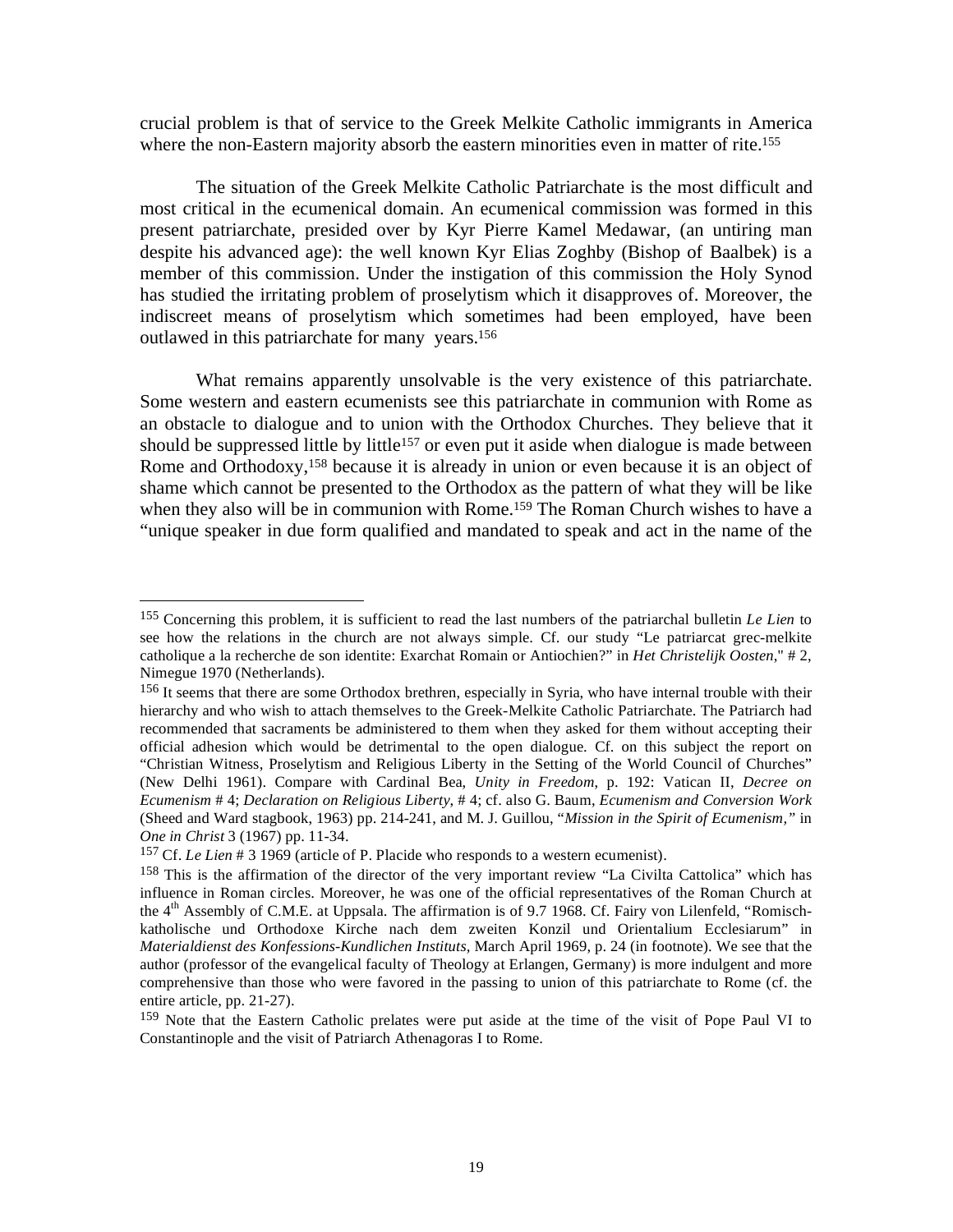entire Orthodox Church."160 However, the union of this Patriarchate of Antioch to the See of Rome had been required by Rome itself.161

 It is thus very logical that the Church of Rome itself seeks to find the solution of this problem. And so it is desirable that this holy Church makes the necessary efforts to aid the Eastern Churches in recognizing the respective separated Churches as their second half. This is a very difficult task. The Latin Church seeks to "de-Latinize" the east and this is in fact is not an easy task. Sometimes the working both sides seems to be a duty of this church: on one hand direct dialogue with the Eastern Orthodox, on the other hand not embarrassing the easterners united to them but encouraging them to return to their authentic identity as the sons of Jacob recognized their brother Joseph.162 This will serve to advance the dialogue and the cause of union wished for by Christ.163 To do the first without the second will be an absurdity from the whole ecumenical dialogue with the Orthodox: the Greek Melkite Catholic Patriarchate, despite the trials of reducing it to a purely "national" church, remains the pattern which should be presented to all the Orthodox Patriarchates in case of real dogmatic dialogue. It is according to this example that you will be treated, will be said to them. For we cannot forget that this Greek Melkite Catholic Patriarchate does not draw its origins from any heretical church! The Greek Melkite Catholic Patriarchate of Antioch was constituted with the collaboration of autochthonous bishops who were Orthodox-Catholic prelates before the formal union of 1724. We cannot deny that the Greek Melkite Catholic Patriarchate has been a providential victim of the union manifesting to the bosom of the western Church the existence of a sister church which is the Orthodox Church.164 The eastern voices of Germanos Adam, Maximos III Mazloom, Gregory II Yousof, and Maximos IV Sayegh have not ceased to resound in the east and west. Their voices will continue to be heard through Maximos V Hakim,<sup>165</sup> as long as the situation of "estrangement" created more than 250 years ago between the Greek Melkite Catholics and their Orthodox brothers persists in their hearts. The wall of separation which all Christians wish to tear down<sup>166</sup>

<sup>160</sup> Mgr. C.J. Dumont, *Op.Cit*., p 33. However, the author, a known ecumenist who also considers that Eastern Catholics are an "obstacle on the way to the global restoration of full communion among the churches," sees that the factual situation of these easterners "does not permit ruling by authority without their assistance and their assent."

<sup>&</sup>lt;sup>161</sup> Cf. above the second part. It is true that one wishes for the global union of the patriarchate, but as we have seen, the case has been unduly accelerated and the reduplication was fatally produced.

<sup>162</sup> Cf. Genesis 45: 3 ff: And Jacob said to Joseph: "At last I can die, now that I have seen for myself that Joseph is still alive." (Gen. 46:30).

<sup>163</sup> Cf. John 17: 11 and 21-23.

<sup>164</sup> Compare with Kyr Neophytos Edelby "The Vocation of Eastern Catholics" in the book *Perspectives of Catholicity,* Brussels 1962, # 4; from the same author, "La rinascita della comunione tra Oriente ed Occidente," in *Concilio Vivo* (Ed. Ancora), Milano 1967, pp. 343-358. Cf. also *L'Eglise Grecque Melkite au Concile*, 1967. An Italian translation of this last book appeared in Editions Dehoniennes de Bologne (Italy).

<sup>165</sup> Cf. His interventions at the extraordinary Synod of Bishops meeting in Rome from 11 to 28 October 1969, in *Il Regno*, Bologne 1969, # 20, pp. 445-446 and 459-460. The patriarch gave an interview to this same Italian Review on page 474 of # 21 of the same year.

<sup>166</sup> Cf. Decree of Vatican II, *Unitatis Redintegratio,* # 18: "Sacrosancta Synodus sperat for, ut sublato pariete occidentalem orientalemque Ecciesiam dividente, unica tandem fiat mansio angulari firmata lapide, Christo Iesu, qui faciet utraque unum." Cf. also *Mansi*. Bk. 31, col. 1026.